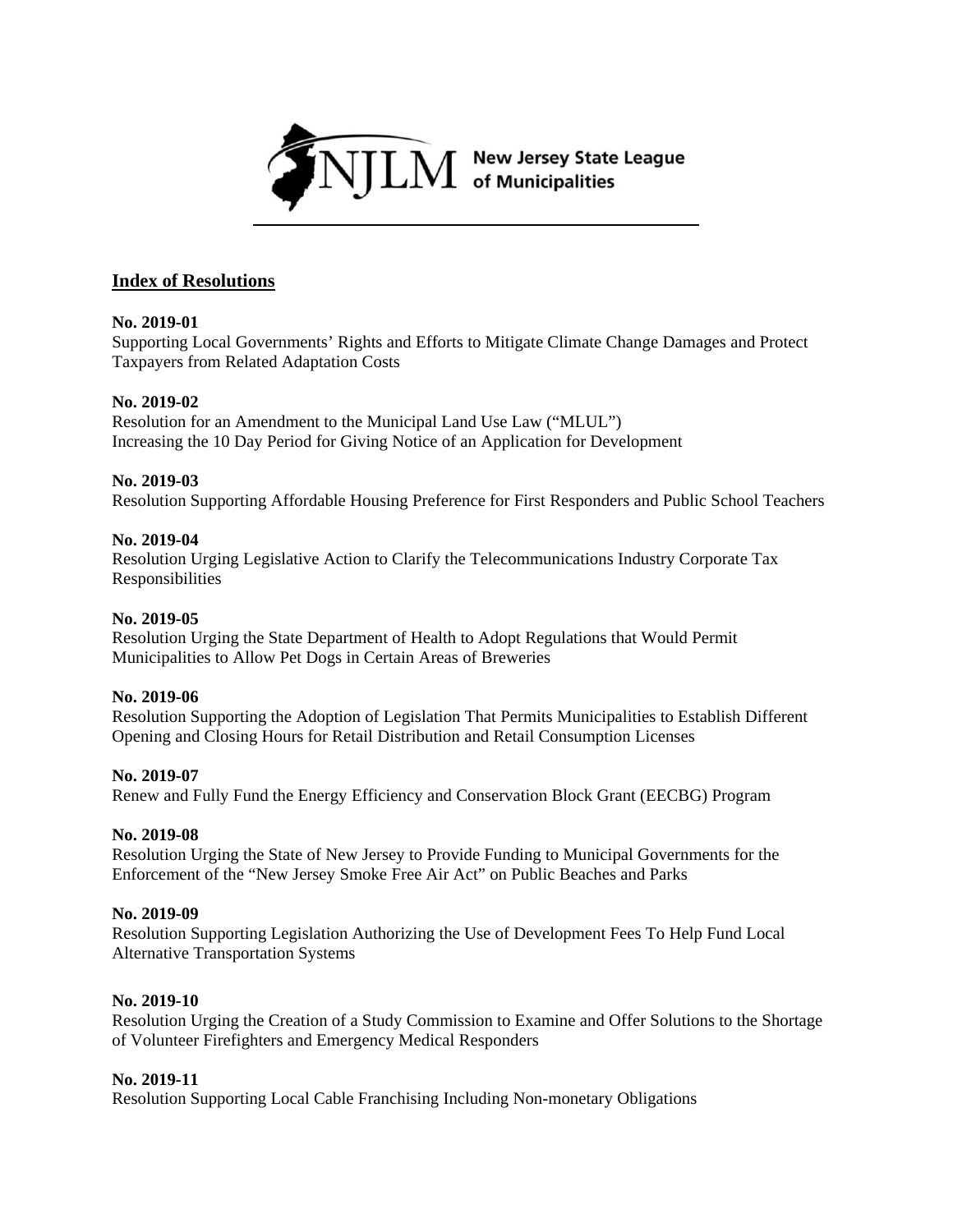#### **No. 2019-12**

Resolution Urging Support for the 2020 Census

#### **No. 2019-13**

Resolution Seeking the Restoration of Open Space Payments in Lieu of Taxes Provided to Certain Municipalities Pursuant to the Garden State Preservation Trust Act.

#### **No. 2019-14**

Resolution Urging Congress to Restore the Full Deductibility of State and Local Taxes

#### **No. 2019-15**

Support for the Celebration of the  $100<sup>th</sup>$  Anniversary of Women's Suffrage

#### **No. 2019-16**

Preserving Local Public Rights-of-Way and Regulatory Authority to Most Effectively Deploy 5G Broadband Access and Bridge the Digital Divide

#### **No. 2019-17**

Resolution Urging Increased Federal Support to Address Water Infrastructure Improvements Necessary to Remove Lead in Drinking Water

#### **No. 2019-18**

Calling on State Lawmakers to Take Measures to Enact Comprehensive Reform to the "Fair Housing Act"

#### **No. 2019-19**

Resolution Urging State Lawmakers to Adopt Remedial Legislation to Help Facilitate the Completion of Smaller Public Works Projects

#### **No. 2019-20**

Resolution Urging the State Legislature to Enact Comprehensive Liquor License Reform

#### **No. 2019-21**

Resolution Supporting the Required Revision of Public Utility Tariffs to Incentivize and Increase Usage of LED Street Lights

#### **No. 2019-22**

Resolution Urging State Legislature to End the Sale of All Flavored Tobacco Products Including Flavored E-Cigarettes, Cigars and Menthol Cigarettes

#### **No. 2019-24**

In Appreciation of League President Colleen Mahr, Mayor of Fanwood Borough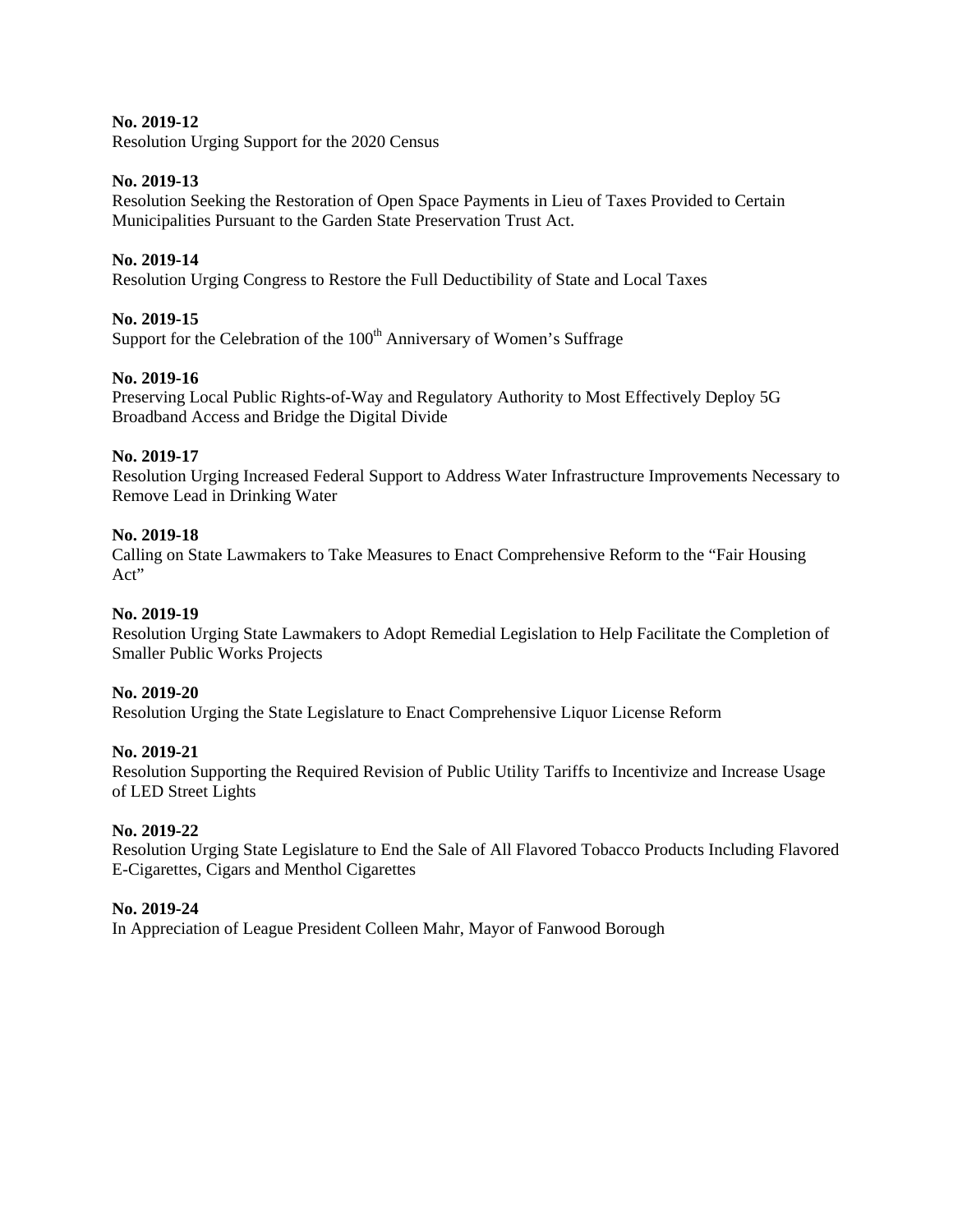## **Supporting Local Governments' Rights and Efforts to Mitigate Climate Change Damages and Protect Taxpayers from Related Adaptation Costs**

**WHEREAS,** scientific evidence is increasingly clear that human activities are largely responsible for the accelerating changes in the global climate, and such change poses a major threat to the health and livelihood of American communities, with impacts as wide-ranging as increased flooding, drought, reduced water supply, fire, public health impacts, habitat loss, and invasive species; and

**WHEREAS,** climate change, if unchecked, will have mounting impacts on human health, natural systems, and infrastructure, creating new costs for individuals, businesses, and governments with a disproportionate impact on low income and disadvantaged communities; and

**WHEREAS,** the Third National Climate Assessment, produced by a team of more than 300 experts guided by a 60-member Federal Advisory Committee and extensively reviewed by the public and experts, including federal agencies and a panel of the National Academy of Sciences, shows that municipalities will continue to bear the brunt of environmental, public health, and safety impacts associated with climate change, and the Environmental Protection Agency and Department of Energy have stated that climate-driven hazards will require tens of billions of dollars in investments to strengthen the nation's water, wastewater, and energy systems; and

**WHEREAS,** municipalities across the country are already having to invest billions of dollars annually in infrastructure and support services to deal with climate change's impacts of heat waves, droughts, and torrential rain event; and

**WHEREAS**, the Fourth National Climate Assessment, completed in November 2018, is a comprehensive and authoritative report on climate change and its impacts in the United States that reaffirms municipal concerns expressed in the Third Assessment and intensifies the urgency of both emission reductions and protective adaptations; and

**WHEREAS**, within the U.S., eight cities, six counties, and one state, collectively representing approximately 15,374,000 million people or 4.7% of the total population, have filed lawsuits over the past two years to protect their residents and taxpayers by holding fossil fuel companies accountable for costs of climate damages and adaptation measures; and

**WHEREAS**, the U.S. Conference of Mayors, together with the National League of Cities and the International Municipal Lawyers Association, has filed amicus briefs in support of many of those climate damages lawsuits because they "raise textbook claims under state law, seeking to allocate fairly a portion of the significant costs required to protect city and county residents from harms inflicted by Defendants' products;" and

**WHEREAS**, America's courts play a critically important role in our system of checks-andbalances, and state and federal legislative efforts to preempt local government access to the court system undermines the rights of individuals and their duly elected representative governments to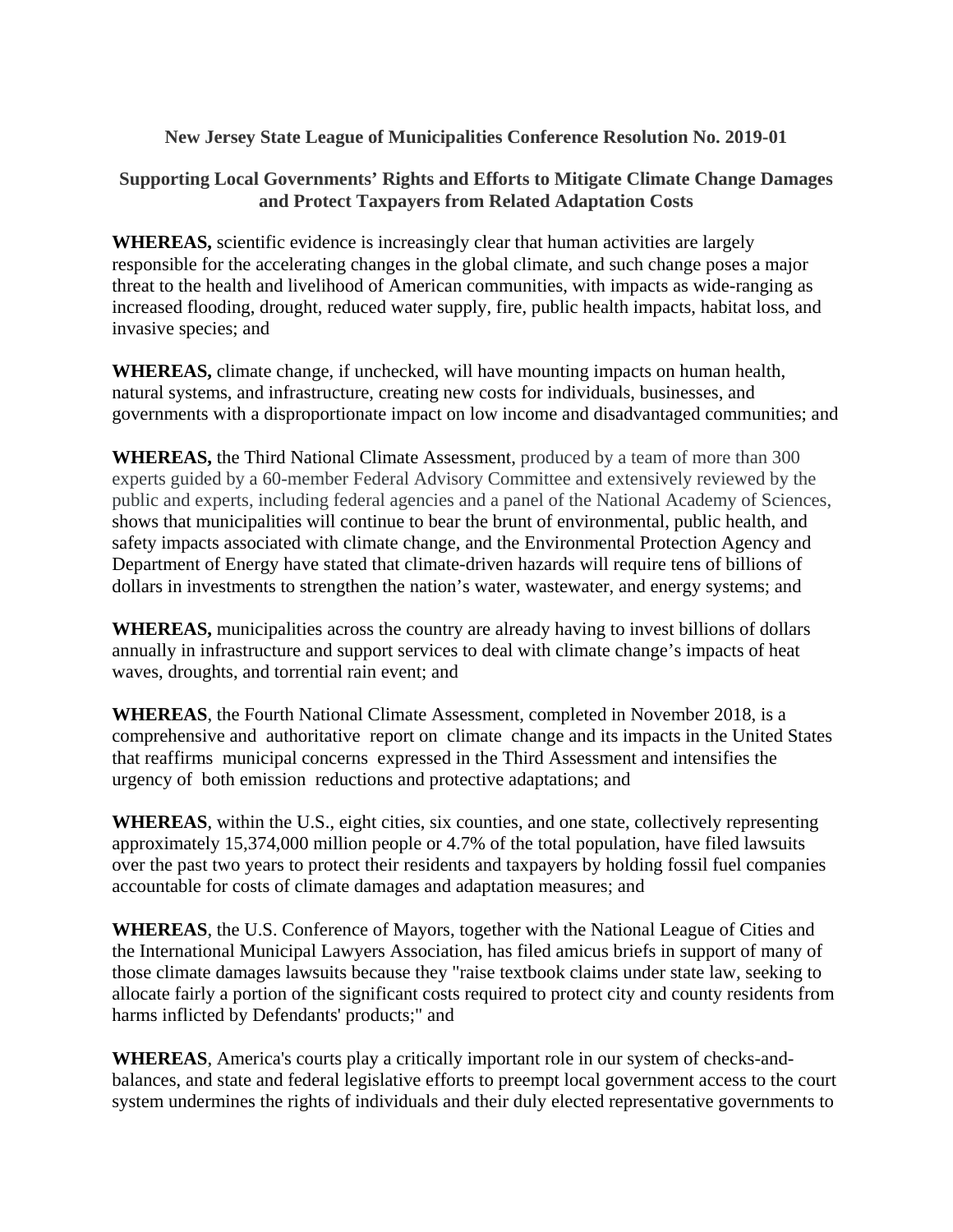have access to state and federal judicial systems; and

**WHEREAS**, several major fossil fuel companies and related trade groups are advocating for legislation that would give fossil fuel companies immunity from lawsuits over climate changerelated costs and damages or to "eliminate municipalities' power to bring suit or assert specific causes of action."

**NOW, THEREFORE, BE IT RESOLVED**, that the New Jersey State League of Municipalities believes that the costs of measures to repair and adapt to current and future climate change-related damages should not fall solely on the residents, workers, and businesses in our communities; and

**BE IT FURTHER RESOLVED**, that the New Jersey State League of Municipalities calls for Congress to ensure that local governments have the resources to protect their residents from the impacts of climate change, with a special focus on the equitable distribution of resources for low income and disadvantaged communities, including the rights of municipalities to have access to the courts to resolve disputes over climate change-related damages and adaptation costs; and

**BE IT FURTHER RESOLVED**, that the New Jersey State League of Municipalities opposes any legislation, whether State or Federal, that attempts to limit or eliminate municipalities' access to the courts by overriding existing laws or in any way giving fossil fuel companies immunity from lawsuits over climate change-related costs and damages.

**BE IT FURTHER RESOLVED, that copies of this resolution be forwarded to our** representatives in Congress, the members of the New Jersey General Assembly and the State Senate, the New Jersey State Attorney General, the Lieutenant Governor and the Governor of the State of New Jersey.

#### Sponsor

The Hon. Colleen Mahr Mayor, Fanwood Borough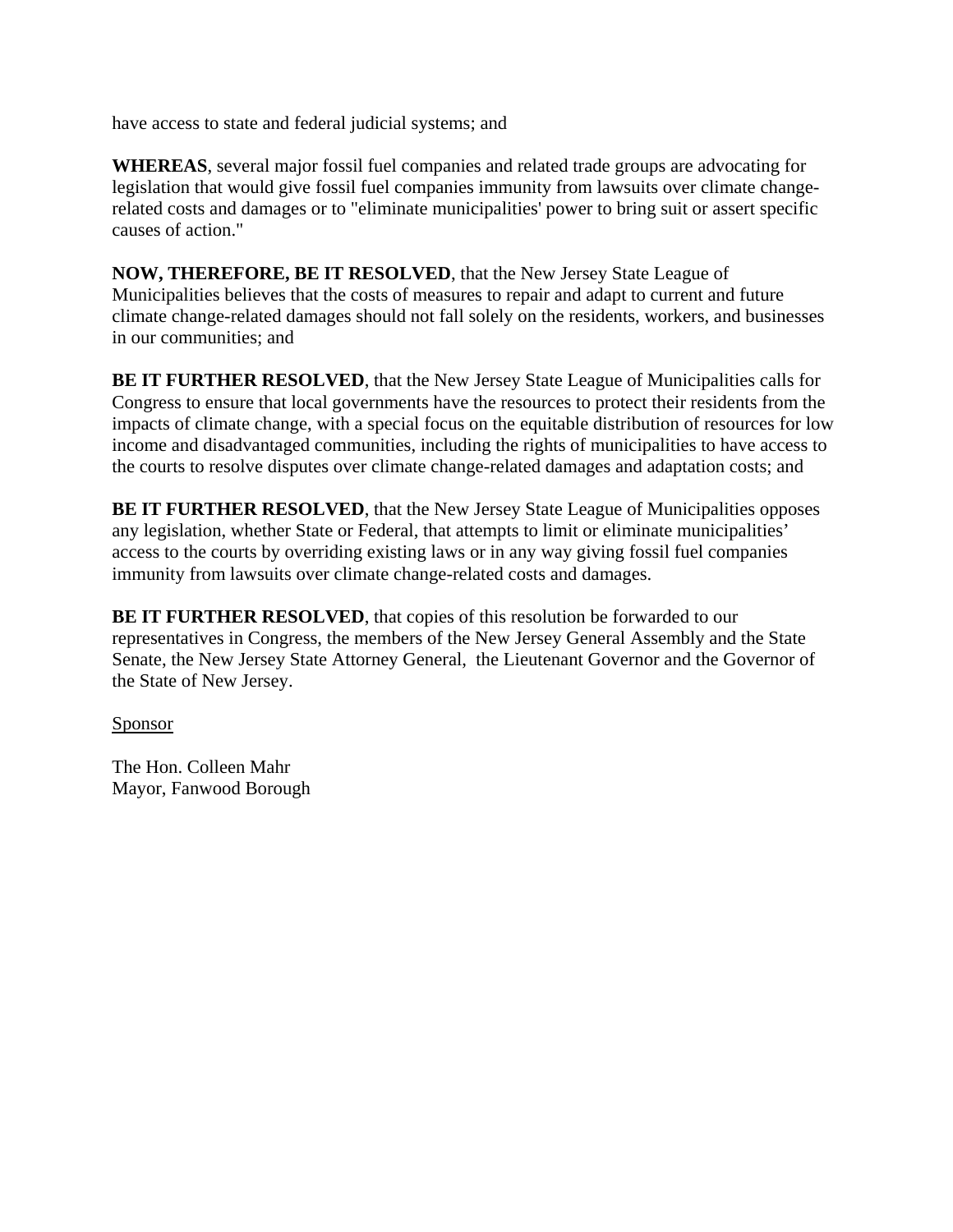## **Resolution for an Amendment to the Municipal Land Use Law ("MLUL") Increasing the 10 Day Period for Giving Notice of an Application for Development**

**WHEREAS**, the MLUL in N.J.S.A. 40:55D-12 requires that notice of an application for development be given by an applicant by personal service or certified mail at least 10 days prior to the date of the hearing during which the application will be considered; and

**WHEREAS**, all documents, plans and maps associated with an application for development are required to be available for public inspection during this 10 day period prior to the hearing on the application; and

**WHEREAS**, applicants often make changes to plans and associated documents after an application for development has been deemed complete and the final plans that are made available for public inspection differ from those originally submitted and are only available for 10 days before the hearing on the application; and

**WHEREAS**, notices of hearings on applications for development are more frequently served by certified mail than personal service and are only required to be postmarked but not received by property owners within 200 feet of the proposed development a full 10 days before a hearing; and

**WHEREAS**, postal service delivery is not always consistent or reliable causing the certified mail notices of these hearings to be further delayed; and

**WHEREAS**, the delay in receiving notice coupled with the complexity of issues and voluminous quantity of application maps, plans and documents does not afford interested parties or the public adequate time to review and study an application for development before a hearing; and

**WHEREAS**, similarly, the 10 day period from the date notice is given does not give board members adequate time to review and study an application for development; and

**WHEREAS**, the New Jersey Court Rules are instructive and may serve as guidance in establishing a reasonable notice period for development applications in the MLUL; and

WHEREAS, the New Jersey Court Rules in R. 1:6-3 require a notice of motion to be filed 16 days prior to a motion hearing in order to allow adequate time for a response to the motion; and

**WHEREAS**, R. 1.6-3 also provides that time periods may be relaxed by court order and case law has interpreted the rule as being subject to relaxation by a court where failure to do so would deprive a litigant of procedural due process; and

**WHEREAS**, the 10 day notice requirement under the MLUL may serve to preclude certain members of the public from fully participating in the hearing process due to the short time period for study and review of applications for development; and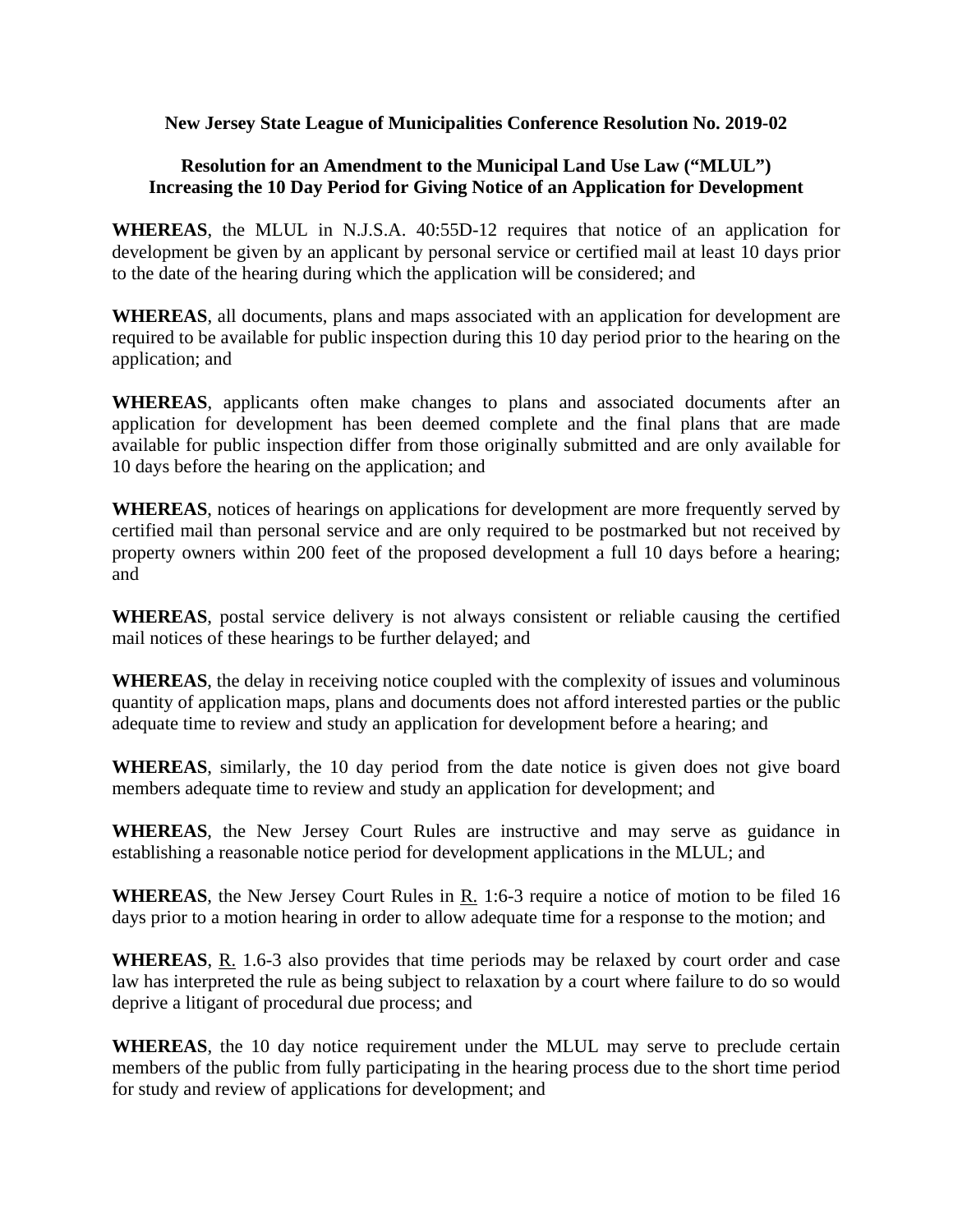**WHEREAS**, the notice requirement is jurisdictional under the MLUL and there is no mechanism for its relaxation where the statute requires it or permits a municipality to require it by ordinance; and

**WHEREAS**, due to the voluminous nature of most applications for development and the relatively short time period afforded for review during the notice period, the MLUL should be amended to require notice to be given at least 21 days before an application for development is heard in order to give board members, interested parties, and the public adequate time for meaningful review of such an application.

**NOW, THEREFORE, BE IT RESOLVED**, that the New Jersey State League of Municipalities in conference assembled, does hereby strongly urge the New Jersey State legislature to adopt legislation amending the MLUL to require notice for an application for development to be given at least 21 days before the scheduled hearing on the application; and

**BE IT FURTHER RESOLVED**, that the required notice for development applications under the MLUL should not, under any circumstances, be less than 16 days; and

**BE IT FURTHER RESOLVED**, that a copy of this resolution be transmitted to the members of the New Jersey General Assembly and State Senate, the Lieutenant Governor and the Governor of the State of New Jersey.

**Sponsor** 

The Hon. Cathy Wilson Deputy Mayor, Morris Twp.

Co-Sponsor

The Hon. Amalia Duarte Committeeperson, Mendham Twp.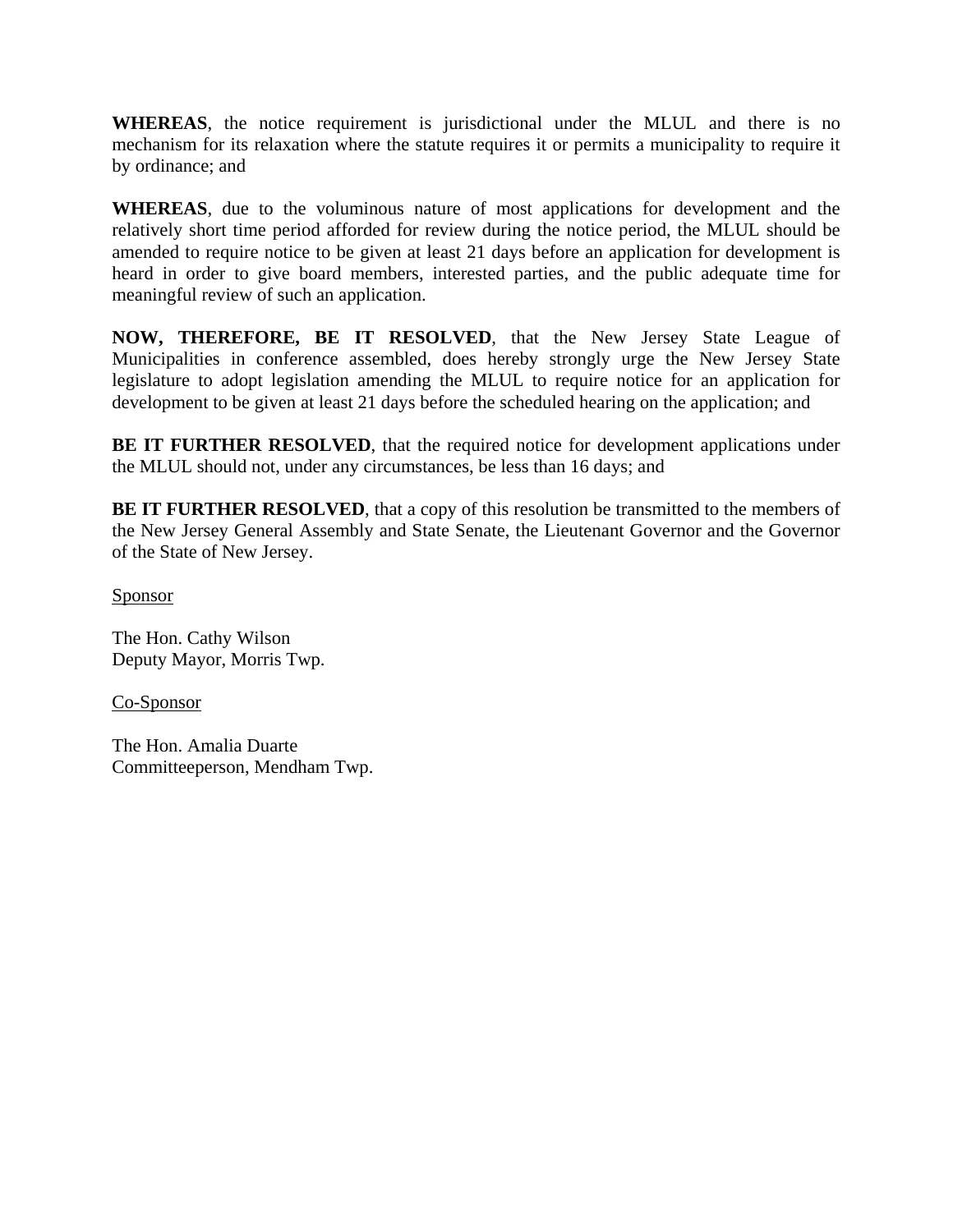## **Resolution Supporting Affordable Housing Preferences for First Responders and Public-School Teachers**

**WHEREAS,** New Jersey municipalities continue to administer existing affordable housing programs while working with developers and other parties to create new realistic, fiscally and environmentally responsible affordable housing opportunities; and

**WHEREAS,** current law does not allow for preferences to be utilized for the occupancy of affordable housing units; and

**WHEREAS,** first responders such as law enforcement officers, paid or volunteer firefighters and emergency medical personnel, and public-school teachers serve a critical role in our communities; and

**WHEREAS,** many first responders, especially volunteers, and public-school teachers are in need of but find it difficult to obtain affordable housing within the communities they serve; and

**WHEREAS,** having first responders live in the communities they serve is an advantage to everyone as they are closer to emergency locations and more familiar with the area.

**NOW, THEREFORE, BE IT RESOLVED** that the New Jersey State League of Municipalities, in conference assembled, calls on the Governor and the State Legislature to advance and support legislation permitting municipalities to establish an affordable housing preference for eligible first responders and public-school teachers; and

**BE IT FURTHER RESOLVED** that copies of this resolution be forwarded to the President of the New Jersey State Senate, the Speaker of the New Jersey General Assembly, all members of the New Jersey State Legislature and the Governors and Lieutenant Governors of New Jersey.

#### Sponsor

The Hon. Anthony S. Perry Mayor, Middletown Twp.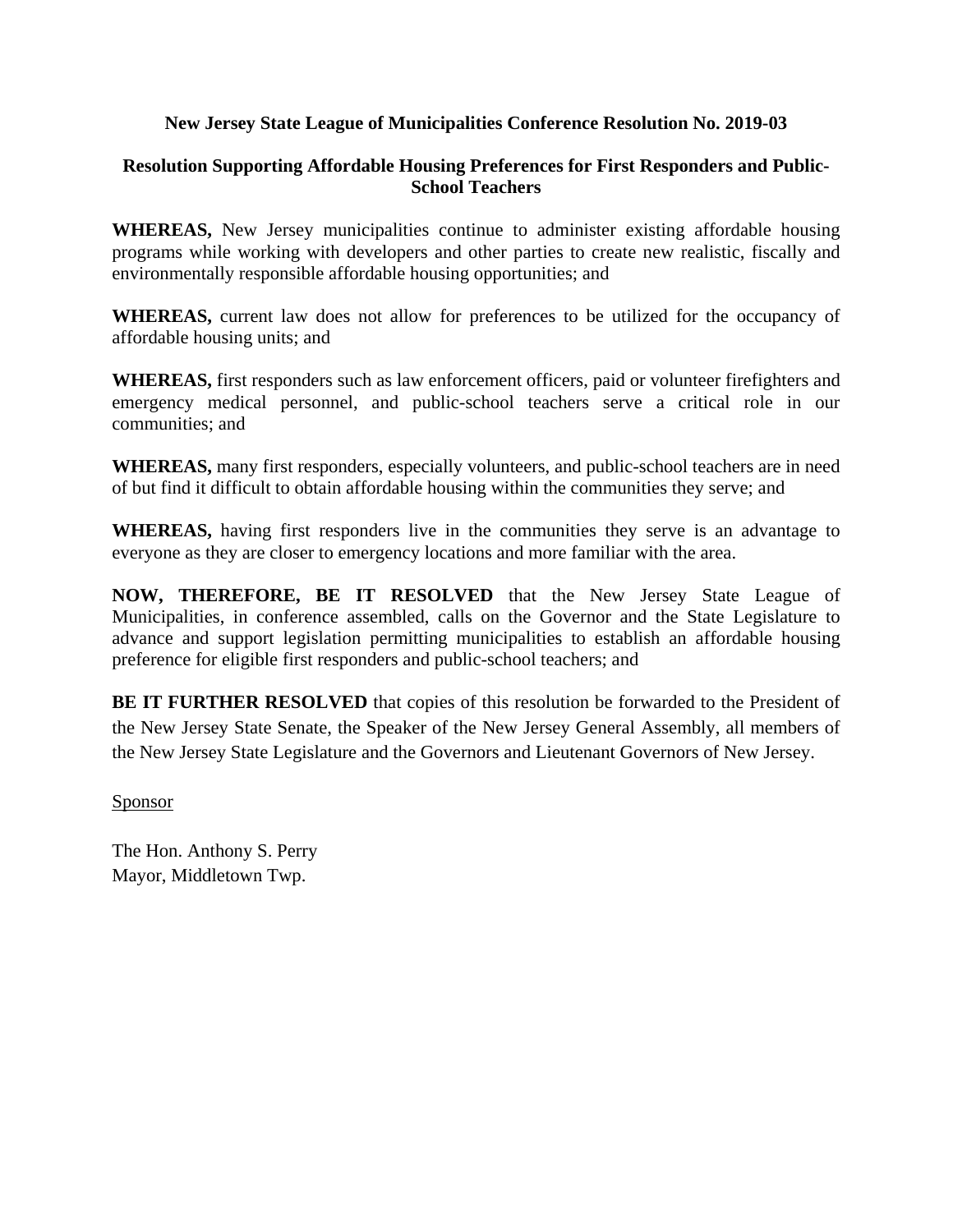# **Resolution Urging Legislative Action to Clarify the Telecommunications Industry Corporate Tax Responsibilities**

**WHEREAS**, the 2012 Tax Court decision in Verizon New Jersey Inc. v. Borough of Hopewell incorrectly construed the plain meaning of the business personal property tax law, P.L. 1997, c. 162 (N.J.S.A. 54:10A-3 et al.); and

**WHEREAS**, this misinterpretation has resulted in hundreds of municipalities losing a significant property tax revenue source which is paid exclusively by certain telecommunication carriers; and

**WHEREAS**, tax court litigation in one municipality has so far taken ten years to ensure that Verizon would pay its 2008 business personal property taxes (BPPT), and further litigation will be needed to secure BPPT payments for each subsequent year in which the exemption was claimed, and

**WHEREAS**, every municipality faces the same prospect of costly annual tax court filings and appeals, adding to taxpayer burden, and

**WHEREAS**, legislative action is needed to clarify the intent to permanently apply the BPPT on local exchange telephone companies that were subject to the tax as of April 1, 1997 in order to rightly restore this significant source of property tax revenue and shield taxpayers from the costs of endless tax court litigation.

**NOW THERFORE BE IT RESOLVED,** that the New Jersey State League of Municipalities in conference assembled, urges the State Legislature to take immediate action to clarify this costly ambiguity; and

**BE IT FURTHER RESOLVED** that copies of this resolution be forwarded to the President of the New Jersey State Senate, the Speaker of the New Jersey General Assembly, all members of the New Jersey State Legislature and the Governor and Lieutenant Governors of New Jersey.

Sponsor

The Hon. Paul Anzano Mayor, Hopewell Borough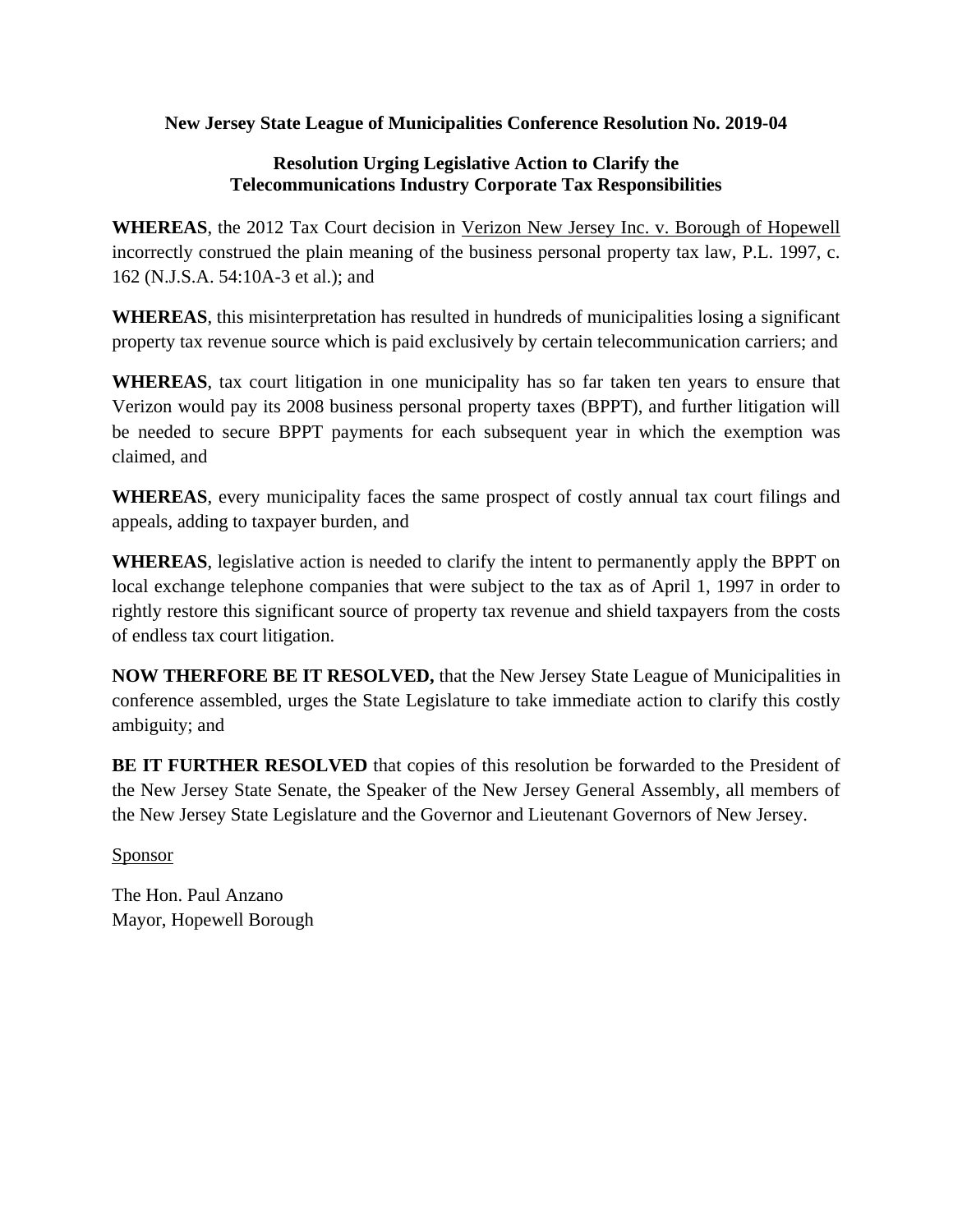# **Resolution Urging the State Department of Health to Adopt Regulations that Would Permit Municipalities to Allow Pet Dogs in Certain Areas of Breweries**

**WHEREAS,** there is an increased desire by New Jersey residents and visitors to bring their dogs with them when visiting breweries, and

**WHEREAS,** N.J.A.C. 8:24-6.5(k)2 already permits the presence of patrol dogs and service animals such as guide dogs that are trained to assist an employee or other person who is handicapped, and

**WHEREAS,** municipal officials wish to have greater flexibility to allow pet dogs in areas of breweries that are not used for food preparation such as dining and sales areas.

**NOW, THEREFORE, BE IT RESOLVED,** that the New Jersey State League of Municipalities, in conference assembled, urges the State Department of Health to adopt regulations that would permit municipalities to adopt an ordinance to allow licensed pet dogs in areas of breweries that are not used for food preparation, which shall be controlled by the person accompanying the pet dog(s) and provided that such pet dog(s) not be allowed to be on seat or tables,

**BE IT FURTHER RESOLVED,** that copies of this resolution be transmitted to the Commissioner of the New Jersey Department of Health, the members of the New Jersey General Assembly and the State Senate, the Lieutenant Governor and the Governor of the State of New Jersey.

#### Sponsor

The Hon. James Anzaldi Mayor, Clifton City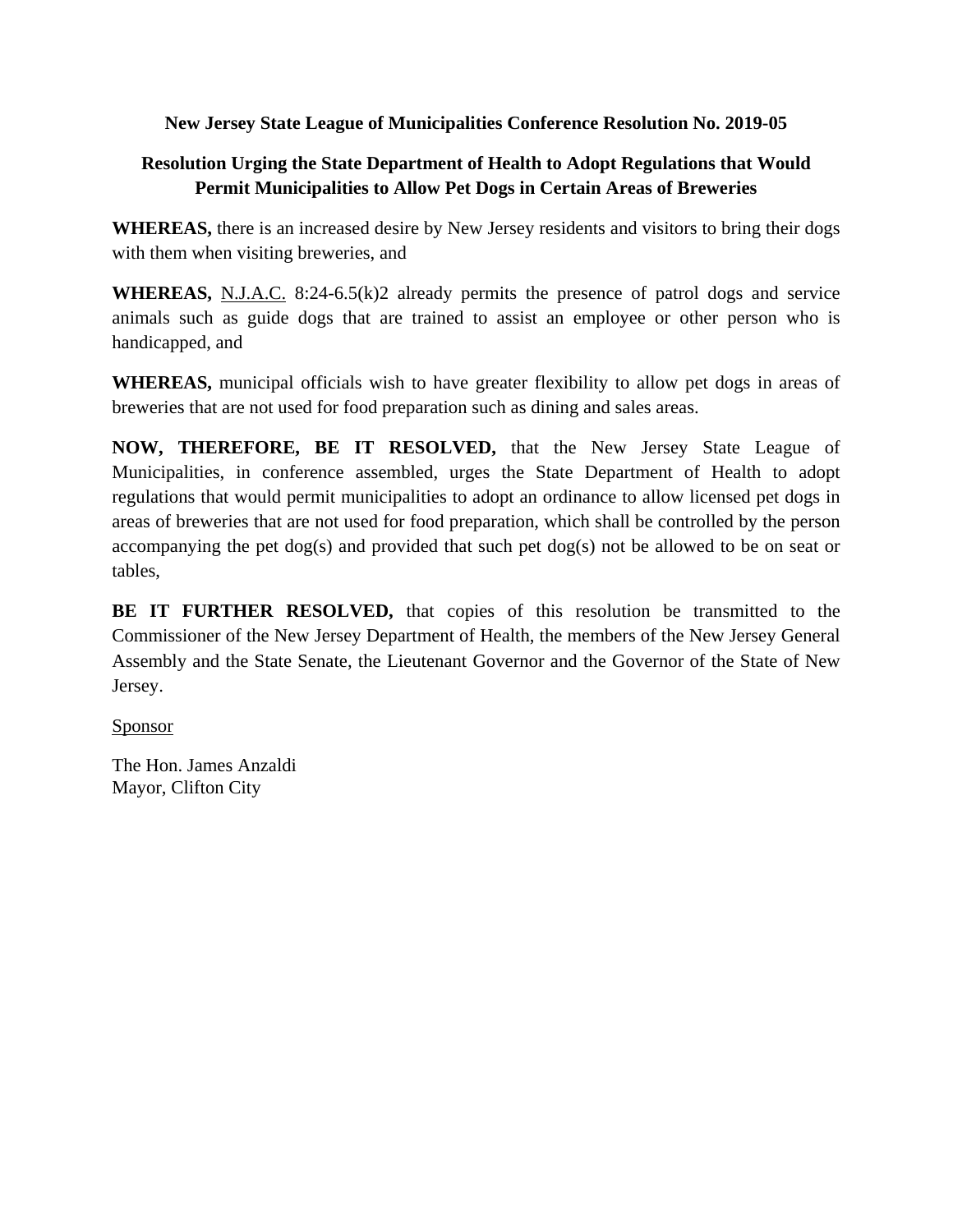# **Resolution Supporting the Adoption of Legislation That Permits Municipalities to Establish Different Opening and Closing Hours for Retail Distribution and Retail Consumption Licenses**

**WHEREAS,** for many years up until 1971, the permissible hours for retail sale of alcoholic beverages for off-premises consumption prohibited sales on Sunday and limited sales on other days to the hours of 9:00a.m. to 10:00 p.m.; and

**WHEREAS,** in 1971, the Legislature enacted N.J.S.A. 33:1-40.3, which provides that retail distribution license holders (i.e. liquor stores) are permitted to sell wine and malt beverage products in original containers ("package goods") for off-premises consumption during the same days and hours that consumption license holders (i.e. bars and restaurants) are permitted to sell alcoholic beverages; and

**WHEREAS,** as a result, municipalities are precluded from establishing different opening and closing hours for retail distribution and consumption licenses and must permit liquor stores to remain open to sell package goods until bars and restaurants holding consumption licenses are required to close; and

**WHEREAS,** N.J.S.A. 33:1-40.2 contains exceptions for cities of the first class and provides such cities with greater latitude to enact ordinances which permit such cities to set different opening and closing hours for retail distribution and retail consumption license holders; and

**WHEREAS,** municipal leaders believe that in order to better provide for the health, safety and welfare of the residents of local communities and the State of New Jersey, all municipalities should be afforded the opportunity to establish different opening and closing hours for retail distribution and retail consumption licenses holders;

**NOW, THEREFORE, BE IT RESOLVED,** that the New Jersey State League of Municipalities, in conference assembled, urges the State Legislature to adopt legislation that permits municipalities to establish different opening and closing hours for retail distribution and retail consumption license holders; and

**BE IT FURTHER RESOLVED, that copies of this resolution be transmitted to the Director of** the New Jersey Division of Alcoholic Beverage Control, all members of the New Jersey General Assembly and the State Senate, the Lieutenant Governor and the Governor of the State of New Jersey.

## Sponsor

The Hon. James Anzaldi Mayor, Clifton City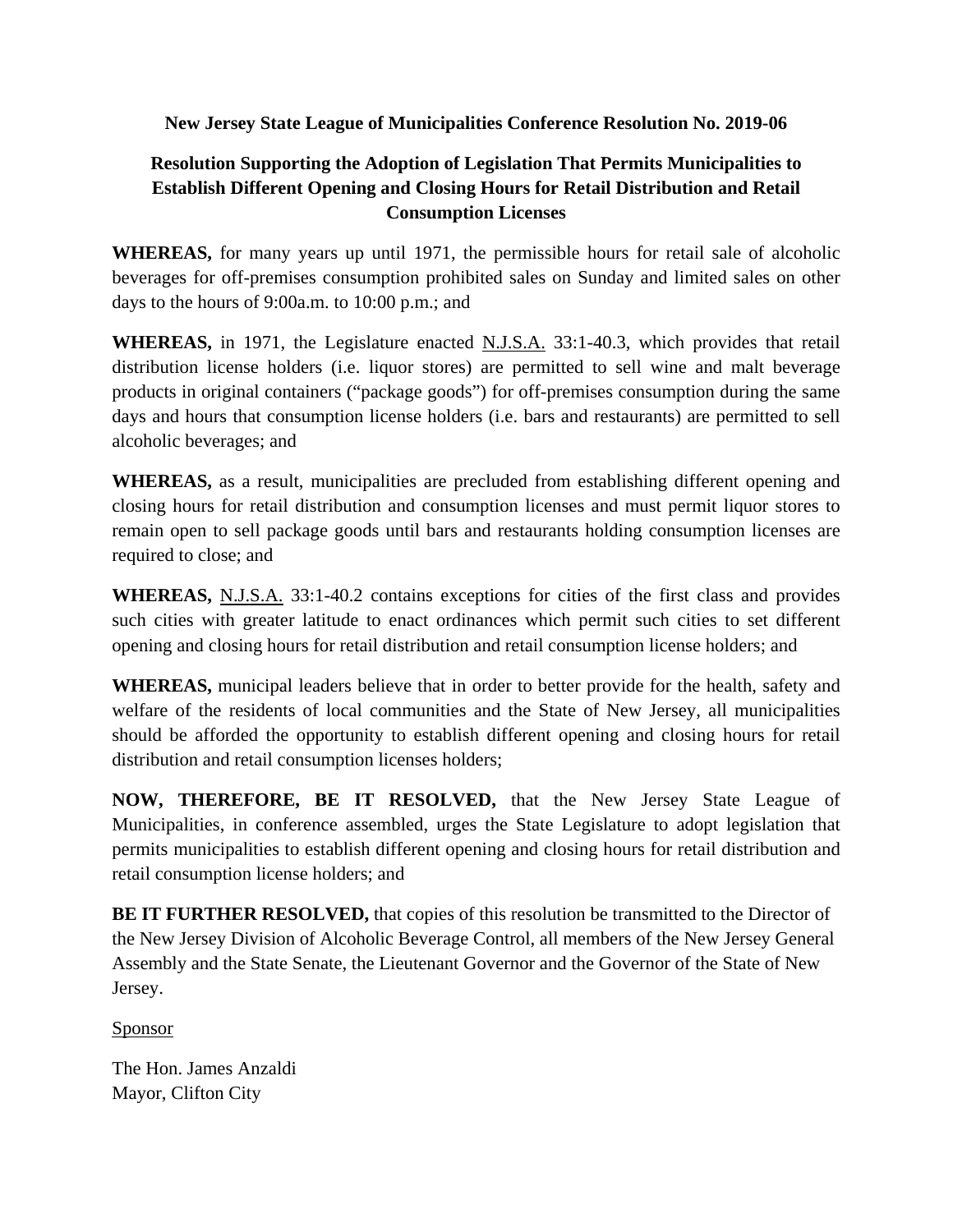## **Renew and Fully Fund the Energy Efficiency and Conservation Block Grant (EECBG) Program**

**WHEREAS,** energy challenges before municipalities, including sustained dependence on energy supplies from other areas of the nation and the world, uncertainty about reliability and costs as climatic events escalate, and how to cost-effectively accelerate energy efficiency and local renewable energy development, must be addressed to secure our future economic well-being and security; and

**WHEREAS,** the pace of federal investment in energy efficiency and renewable energy is now inadequate to support municipal and other efforts to confront these challenges which must be addressed to maintain and expand the nation's competitive position in the global economy, build livable and sustainable communities, and further the job and economic development benefits of a new technology energy economy; and

**WHEREAS,** the transportation and building sectors are the leading sources of energy consumption and associated emissions in the U.S., areas where sustained local action in these two sectors and others have shown that increased efficiency and renewable energy use can move communities toward less carbon intensity; and

**WHEREAS,** municipalities have been early leaders in reducing energy use and promoting renewable energy supplies; and

**WHEREAS,** these successful local initiatives could be expanded dramatically and yield much greater results if state and federal partnerships were strengthened to support and to accelerate such local action; and

**WHEREAS,** the Energy Independence and Security Act of 2007 (P. L.110-140) established the right mechanism to support such local efforts when it authorized \$10 billion in funding for the Energy Efficiency and Conservation Block Grant (EECBG) Program at the U. S. Department of Energy, which included providing for formula grants directly to municipalities, counties, and states to invest in new energy efficiency and renewable energy strategies; and

**WHEREAS,** local communities benefited from one-time funding of \$2.8 billion that was made available in 2009 to support such local efforts.

**NOW, THEREFORE, BE IT RESOLVED,** that the New Jersey State League of Municipalities, in conference assembled, encourages Congress to reauthorize and appropriate full funding for the Energy Efficiency and Conservation Block Grant Program, including providing for increased authorization levels, and

BE IT FURTHER RESOLVED, that copies of this resolution be forwarded to our representatives in Congress, the members of the New Jersey General Assembly and the State Senate, the Lieutenant Governor and the Governor of the State of New Jersey.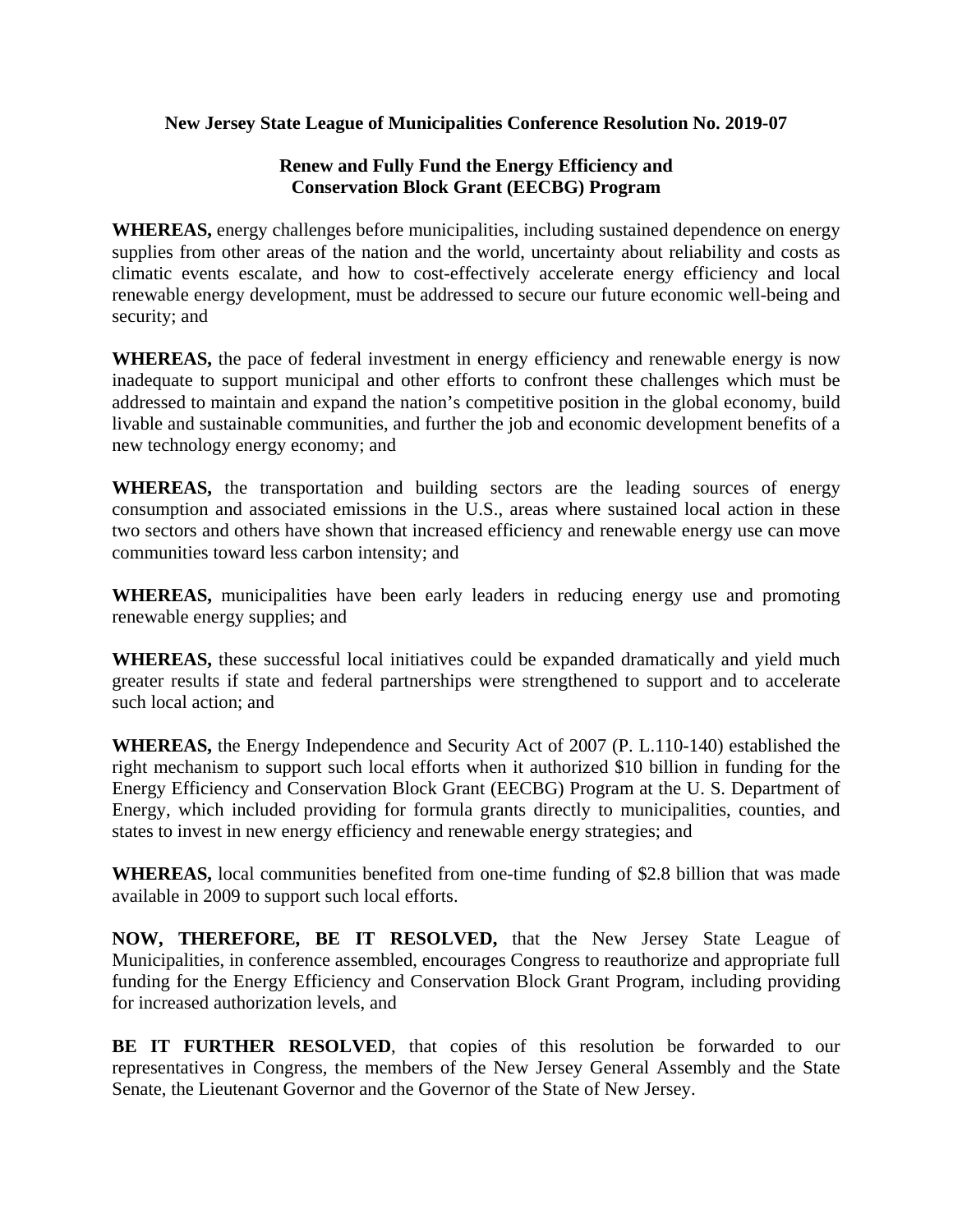**Sponsors** 

Mayor, Piscataway Twp.

Mayor, Fanwood Borough

The Hon. Brian C. Wahler The Hon. J. Christian Bollwage Mayor, Piscataway Twp. The Hon. J. Christian Bollwage

The Hon. Colleen Mahr, The Hon. Timothy McDonough Mayor, Fanwood Borough Mayor, Hope Twp.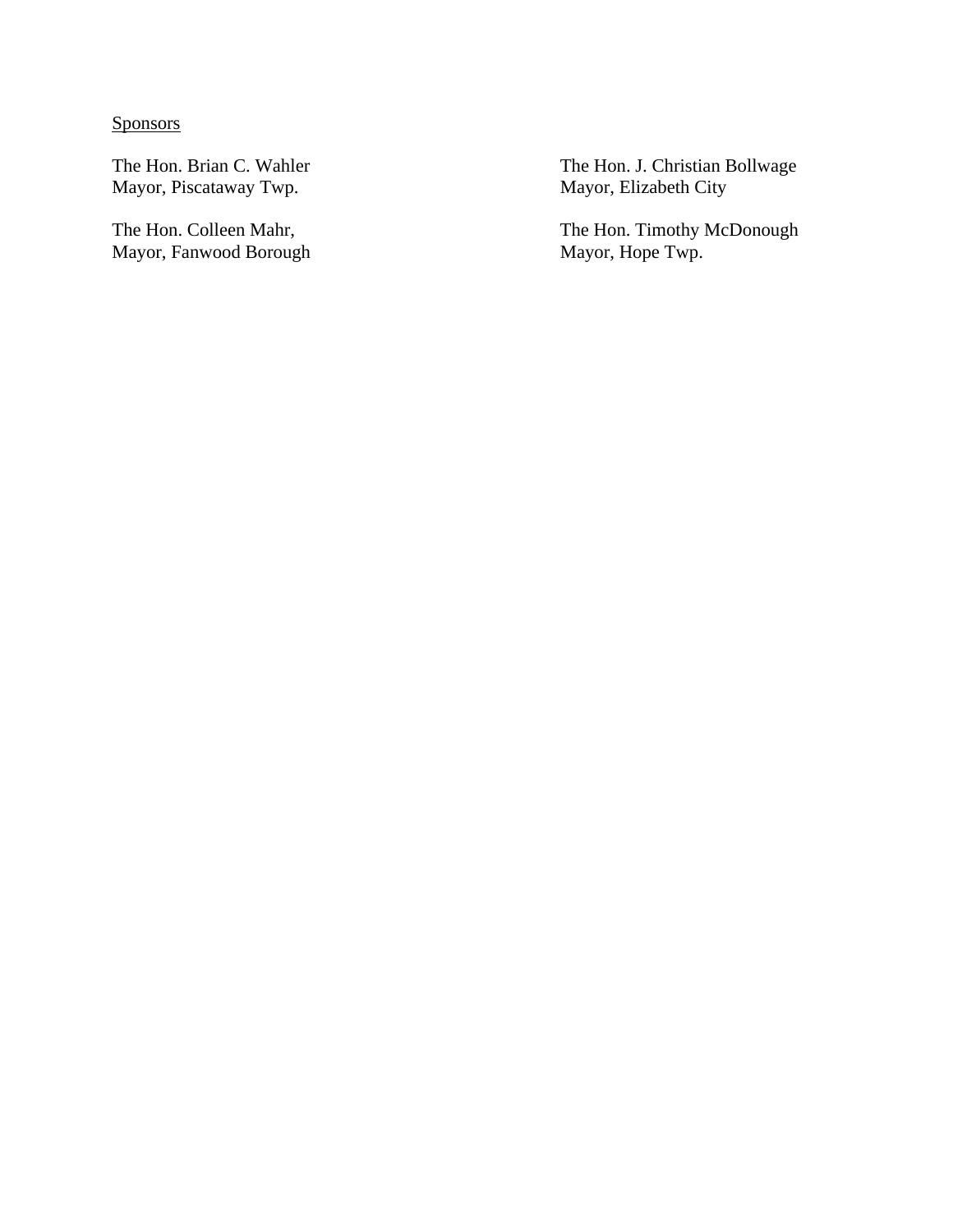# **Resolution Urging the State of New Jersey to Provide Funding to Municipal Governments for the Enforcement of the "New Jersey Smoke Free Air Act" on Public Beaches and Parks**

**WHEREAS,** Governor Phil Murphy signed P.L. 2018, c. 64, which extended the provisions of the "New Jersey Smoke Free Air Act," that applies to public beaches and parks effective January 16, 2019; and

**WHEREAS,** New Jersey contains hundreds of thousands of acres of municipal parks, and over 130 miles coastline with the majority of beaches along our coastline patrolled and maintained by municipalities; and

**WHEREAS,** the New Jersey Smoke Free Air Act does not provide for State enforcement of the smoking ban, leaving municipal governments to bear the extra financial burden of policing the ban on their beaches and parks; and

**WHEREAS,** local enforcement of state laws should require that local governments be provided with adequate resources to enforce the law; and

**NOW THERFORE BE IT RESOLVED,** that the New Jersey State League of Municipalities in conference assembled, urge the State Legislature to appropriate funding necessary for municipalities to enforce the new requirements of the New Jersey Smoke Free Air Act; and

**BE IT FURTHER RESOLVED,** that copies of this resolution be forwarded to the President of the New Jersey State Senate, the Speaker of the New Jersey General Assembly, all members of the New Jersey State Legislature, Commissioner of Department of Health, Commissioner of the Department of Community Affairs, and the Governor and Lieutenant Governor of New Jersey.

## Sponsor

The Hon. Don Cabrera Mayor, Wildwood Crest Borough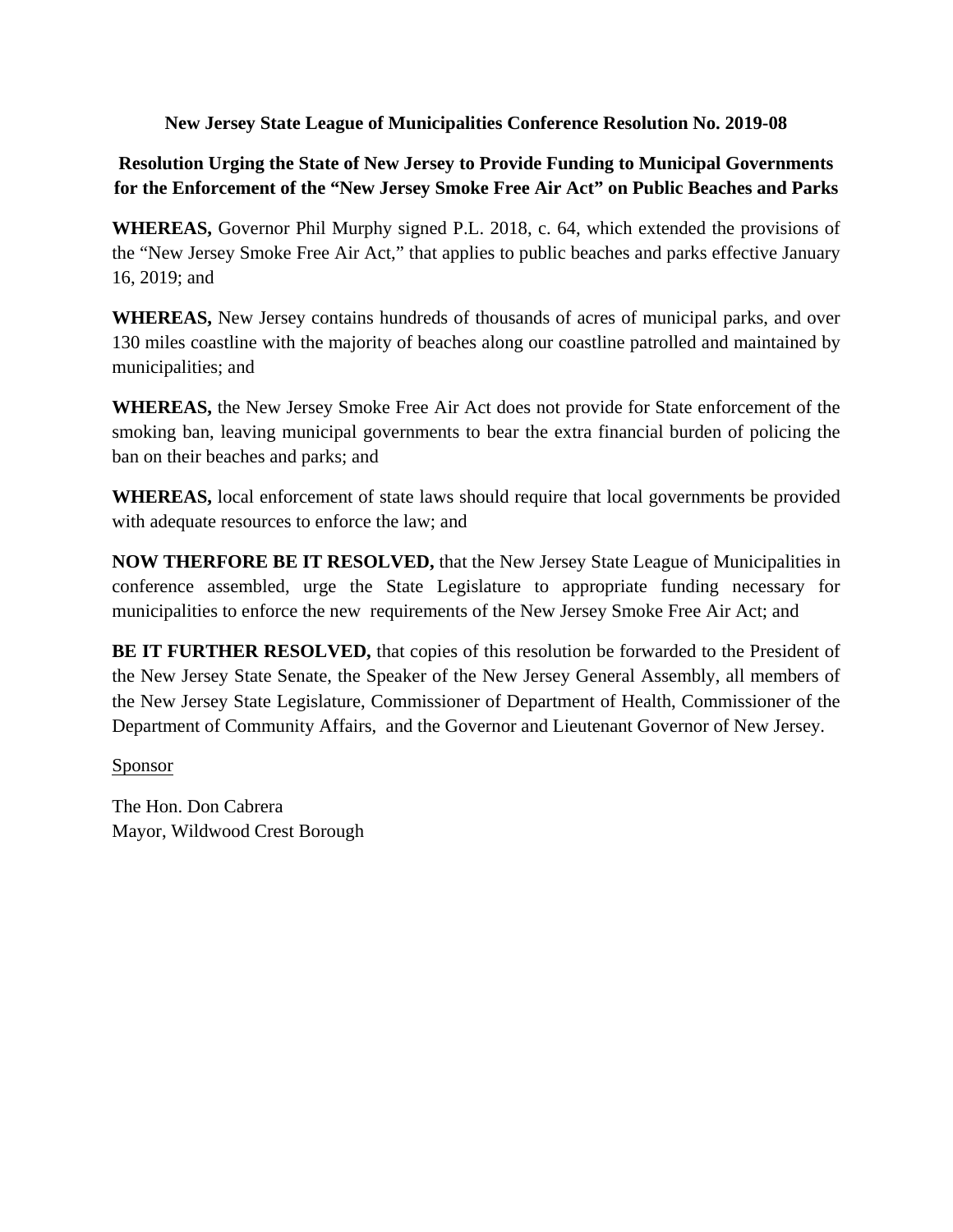## **Resolution Supporting Legislation Authorizing the Use of Development Fees To Help Fund Local Alternative Transportation Systems**

**WHEREAS,** the State of New Jersey is, like much of the United States, heavily dependent upon the passenger automobile as a mode of transportation; and

**WHEREAS,** many areas of the State are experiencing development activities and pressures due to market forces and government policies; and

**WHEREAS,** among the impact of these development activities are increased automobile traffic, including but not limited to traffic congestion, air pollution, noise and costs for roadway construction and maintenance; and

**WHEREAS,** it is often impracticable and/or undesirable to mitigate these impacts by building new roads, widening existing roads, adding or changing traffic controls; and

**WHEREAS,** it is often impracticable to reduce increased automobile traffic by locating and limiting development to areas that have convenient access to existing mass-transit facilities; and

**WHEREAS,** experience has shown that the expansion of mass transit facilities such as rail lines and stations, bus routes and stations, and so forth is extremely difficult to achieve; and

**WHEREAS,** alternatives to increased automobile usage or traditional mass-transit facilities exist, including but not limited to park-and-ride lots, local jitney services and local shuttle services; and

**WHEREAS,** the creation and operation of such services is fairly costly, discouraging their funding solely from local property taxes; and

**WHEREAS,** it is reasonable that development activities that generate increased automobile traffic should assist in efforts to mitigate the impacts from such traffic; and

**WHEREAS,** the New Jersey Municipal Land Use Law ("MLUL") currently limits the ability of municipalities to impose contributions for off-tract improvements to street improvements and water, sewerage and drainage facilities, and easements therefor;

**NOW, THEREFORE, BE IT RESOLVED,** that the New Jersey State League of Municipalities in conference assembled, respectfully urge the Legislature and the Governor to amend the MLUL to authorize the imposition of the pro rata contributions for improvements, in addition to street improvements, and programs, with appropriate guidelines, that would help mitigate the increased use of personal automobiles resulting from new development; and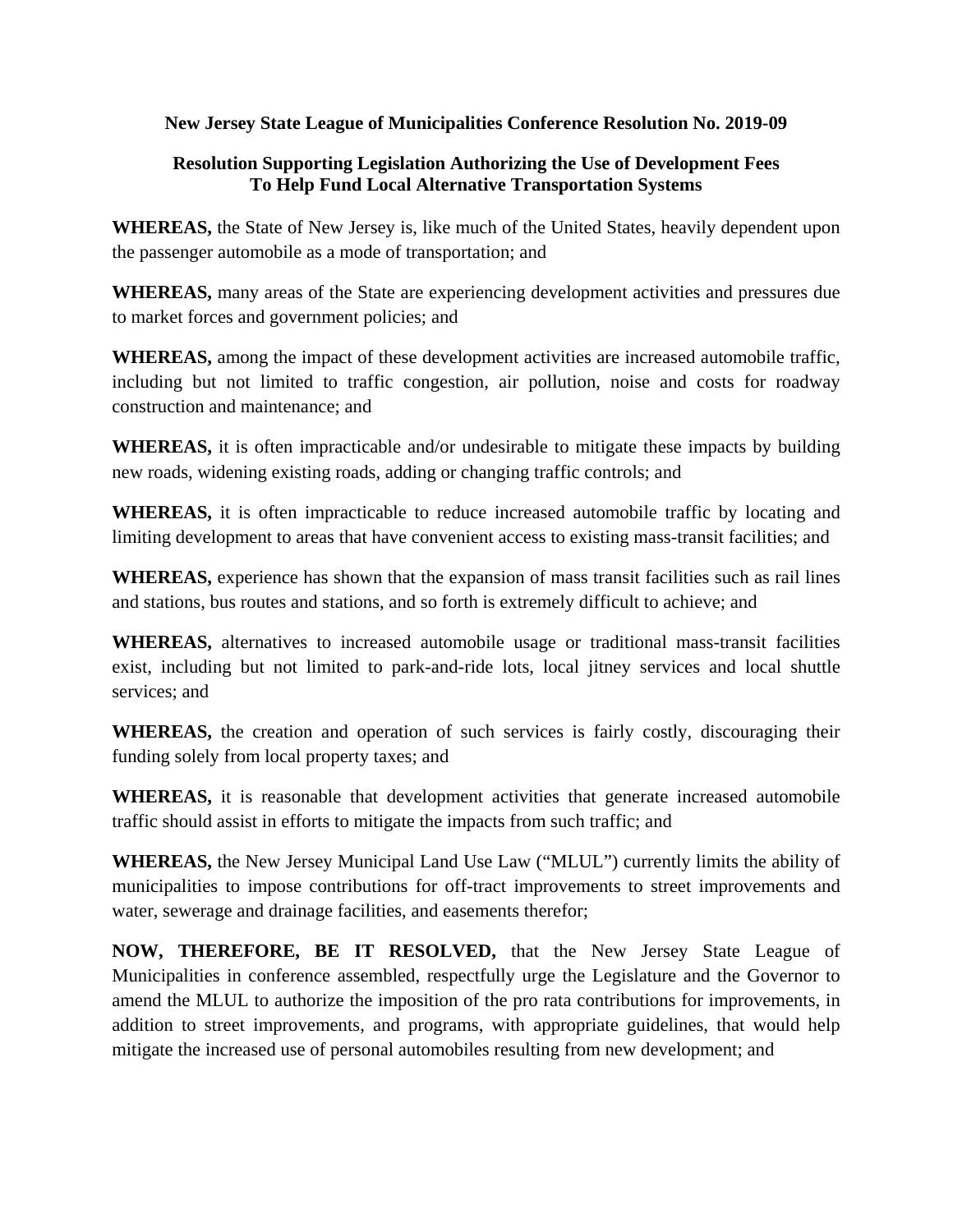**BE IT FURTHER RESOLVED,** that any such imposition of contributions should include contributions for improvements and programs should include, but not necessarily be limited to park-and-ride facilities, jitney and shuttle facilities, and local bus shelters and stops; and

**BE IT FURTHER RESOLVED,** that any such imposition of contributions should include contributions for improvements and programs that may be developed and used by more than one municipality or by a single municipality, as appropriate; and

**BE IT FURTHER RESOLVED** that copies of this resolution be forwarded to the President of the New Jersey State Senate, the Speaker of the New Jersey General Assembly, all members of the New Jersey State Legislature, Commissioner of the New Jersey Department of Transportation, Commissioner of Department of Community Affairs, and the Governor and Lieutenant Governor of New Jersey.

Sponsor

The Hon. Ronald F. Francioli Mayor, Hanover Twp.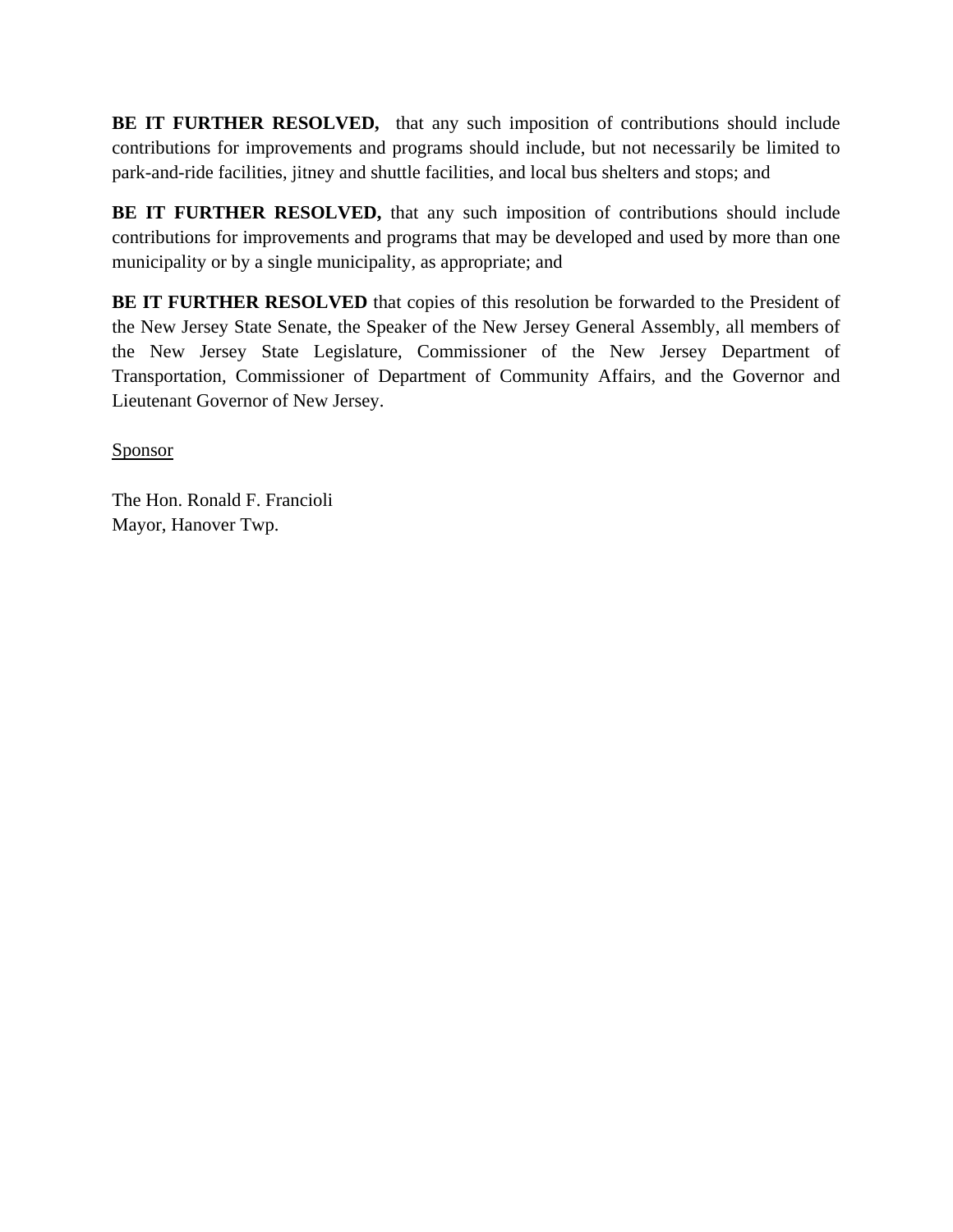## **Resolution Urging the Creation of a Study Commission to Examine and Offer Solutions to the Shortage of Volunteer Firefighters and Emergency Medical Responders**

**WHEREAS,** volunteer firefighters and emergency medical responders play a critical role ensuring the public's safety during emergency incidents such as fires, hazardous material spills, vehicle accidents, and other emergencies; and

**WHEREAS,** the U.S. Fire Administration reported that 87 percent of the country's fire departments are comprised of volunteer or mostly-volunteer firefighters, saving taxpayers millions each year; and

**WHEREAS,** according to the National Fire Protection Association (NFPA), in 2017 there were approximately 682,600 volunteer firefighters across the country, the lowest number of volunteer firefighters since 1986 when NFPA began reporting this statistic; and

**WHEREAS,** fire departments across the country are seeing an increase in emergency calls, at a time when many are having difficulties recruiting and retaining volunteers; and

**WHEREAS,** to recruit and retain volunteers, many emergency service departments provide benefits such as non-monetary gifts, training and equipment reimbursement, stipends, and retirement benefits; and

**WHEREAS,** additional resources at both the state and federal level must be dedicated to helping local governments attract and retain volunteer firefighters and emergency medical responders, in order to maintain the level of service needed to ensure the health and safety of our residents while keeping costs down.

**NOW, THEREFORE, BE IT RESOLVED**, that the New Jersey State League of Municipalities, in conference assembled, appeal to the Legislature to set up a Study Commission comprised of interested stakeholders including local elected officials to review and examine the impact the decreasing number of volunteer firefighters and emergency responders has on local property tax payers, and identify the cause for the decrease and any barriers that stand in the way of individuals volunteering; and

**BE IT FURTHER RESOLVED,** that this Study Commission should offer solutions, legislative or otherwise, that reduce barriers to volunteering and increase volunteer participation; and

**BE IT FURTHER RESOLVED,** that a copy of this Resolution shall be forwarded to the members of the New Jersey General Assembly, the New Jersey State Senate, Commissioner of the Department of Community Affairs, the Lieutenant Governor, and the Governor of the State of New Jersey.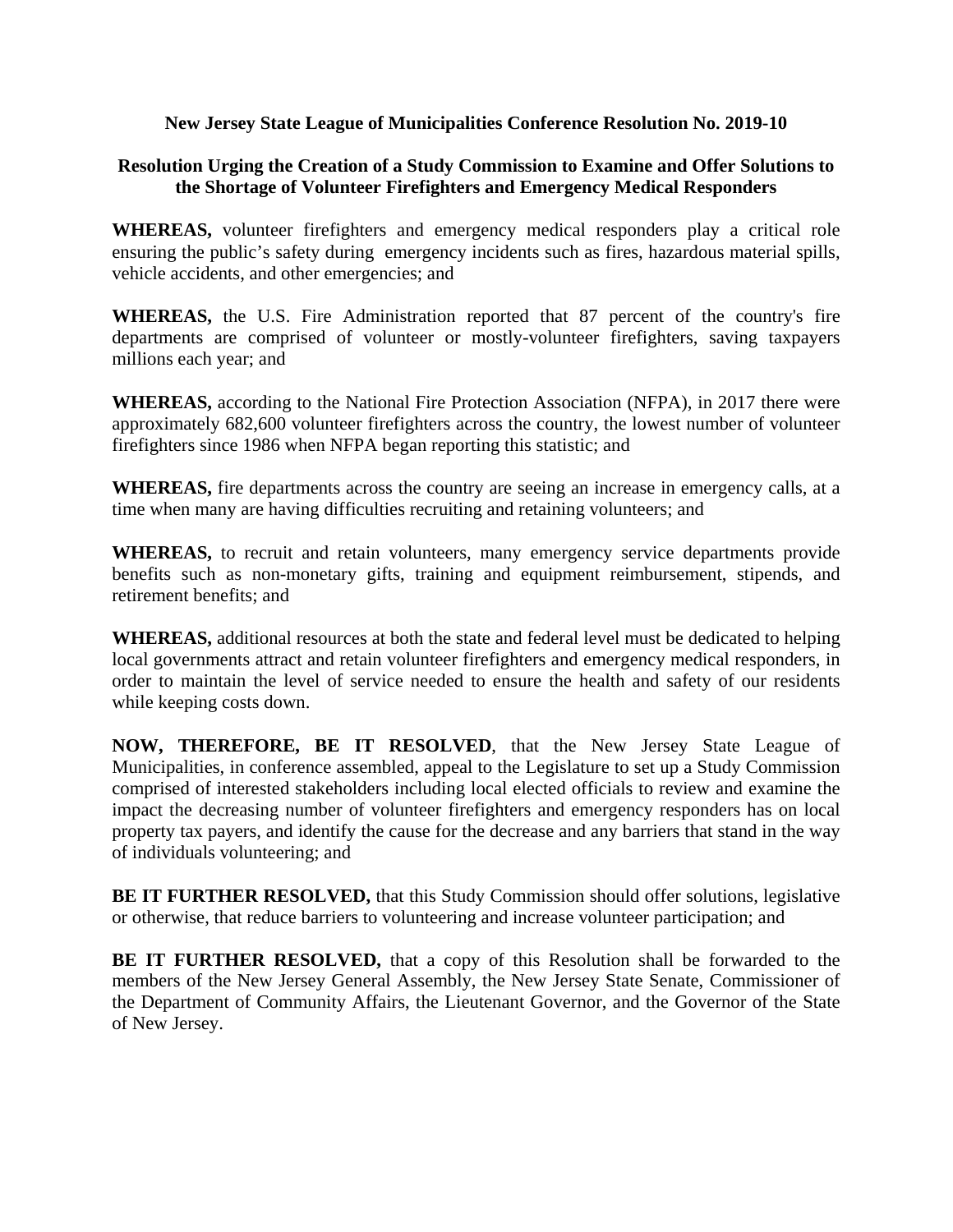**Sponsors** 

Mayor, Piscataway Twp.

The Hon. Colleen Mahr, Mayor, Fanwood Borough

The Hon. Brian C. Wahler The Hon. Timothy McDonough Mayor, Piscataway Twp. The Hon. Timothy McDonough Mayor, Hope Twp.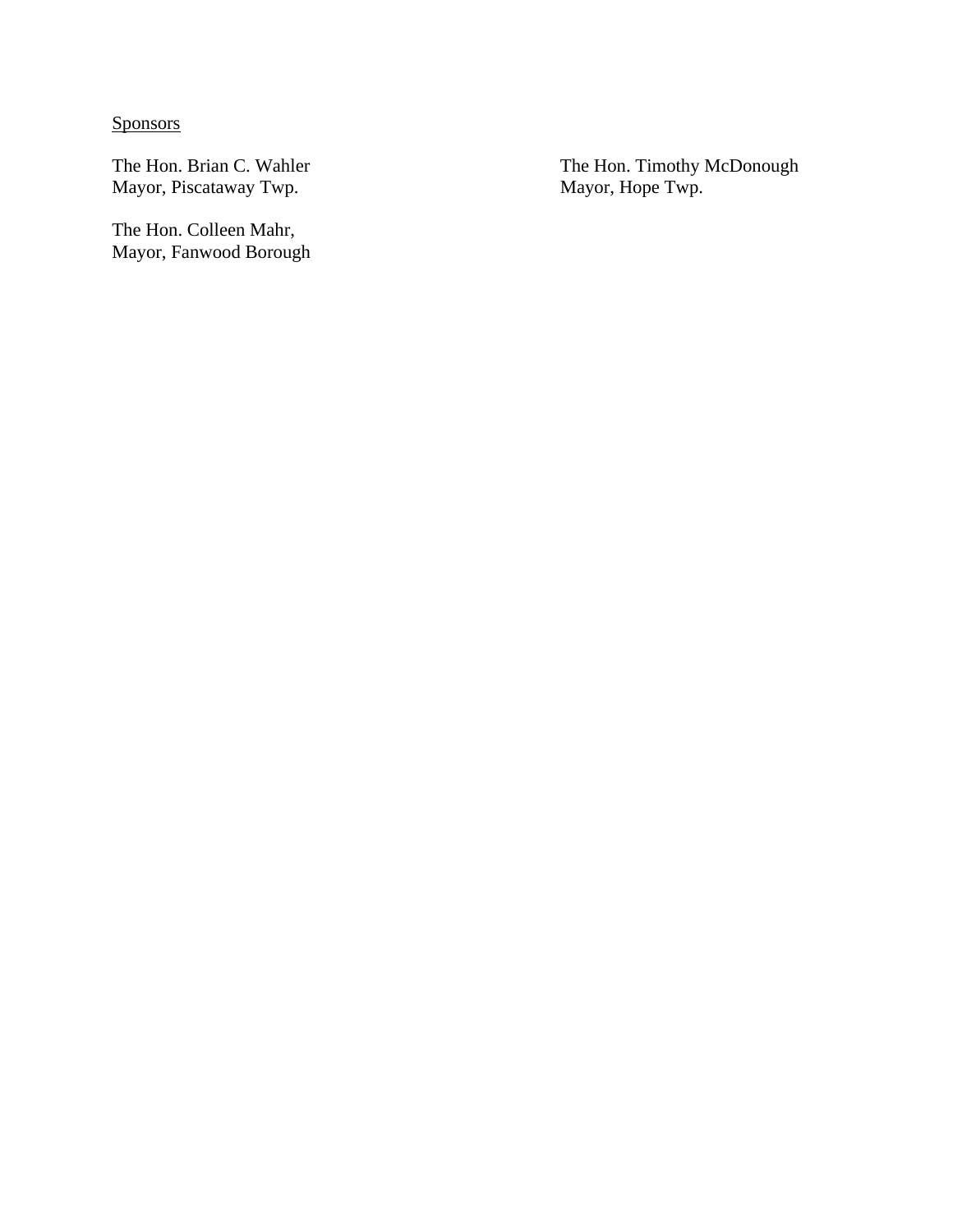## **Resolution Supporting Local Cable Franchising Including Non-monetary Obligations**

**WHEREAS,** municipal streets and highways are public property, obtained and maintained by municipalities at great expense to our taxpayers; and

**WHEREAS,** cable companies may use municipal streets and highways for their lines which provide service to customers, but only after obtaining permission to use this property for their lines; and

**WHEREAS,** such permission is normally contained in a franchise agreement obtained from local governments and include important provisions to protect the community and its residents such as:

- o Managing the lines in the streets so that there is minimal disruption, safety codes are followed, and all types of users (cars, pedestrians, utilities) can use the streets with the least interference from others;
- o Requiring providers to repair the streets they harm and relocate lines at their expense, if streets are straightened, widened, or otherwise improved on or maintained;
- o Prohibiting redlining either directly or by delays in serving minority areas, which is especially offensive when public property is being used to provide service;
- o Ensuring nondiscriminatory service, such as by requiring lines to be extended to all areas with a certain population density;
- o Setting customer service standards, protections, and enforcement mechanisms; and

**WHEREAS,** such agreements call for providing rental payments in the form of franchise fees to the unit of local government in return for the providers' use of valuable public property for their lines; and

**WHEREAS,** such agreements often also call for providing, non-financial community benefits, protected by Congress in the Cable Act, for services that include:

- o Public Education and Government ("PEG") channels, and in some cases Video on Demand and in HD format;
- o Financial support for the capital expenses associated with creating the programming run on such PEG channels;
- o Inclusion of PEG programming on Electronic Programming Guide Service;
- o Complimentary connections to city and school buildings and the provision of lines for municipal use (I-Net); and
- o Broadcasting of local emergency alerts, which because they relate to local emergencies are typically not carried on the federal emergency alert system; and

**WHEREAS**, franchise provisions ensure cable service and use of the rights of way are tailored to the local needs of each municipality, having been Federal law and policy since 1984, and the policy of municipalities for 30 years before that; and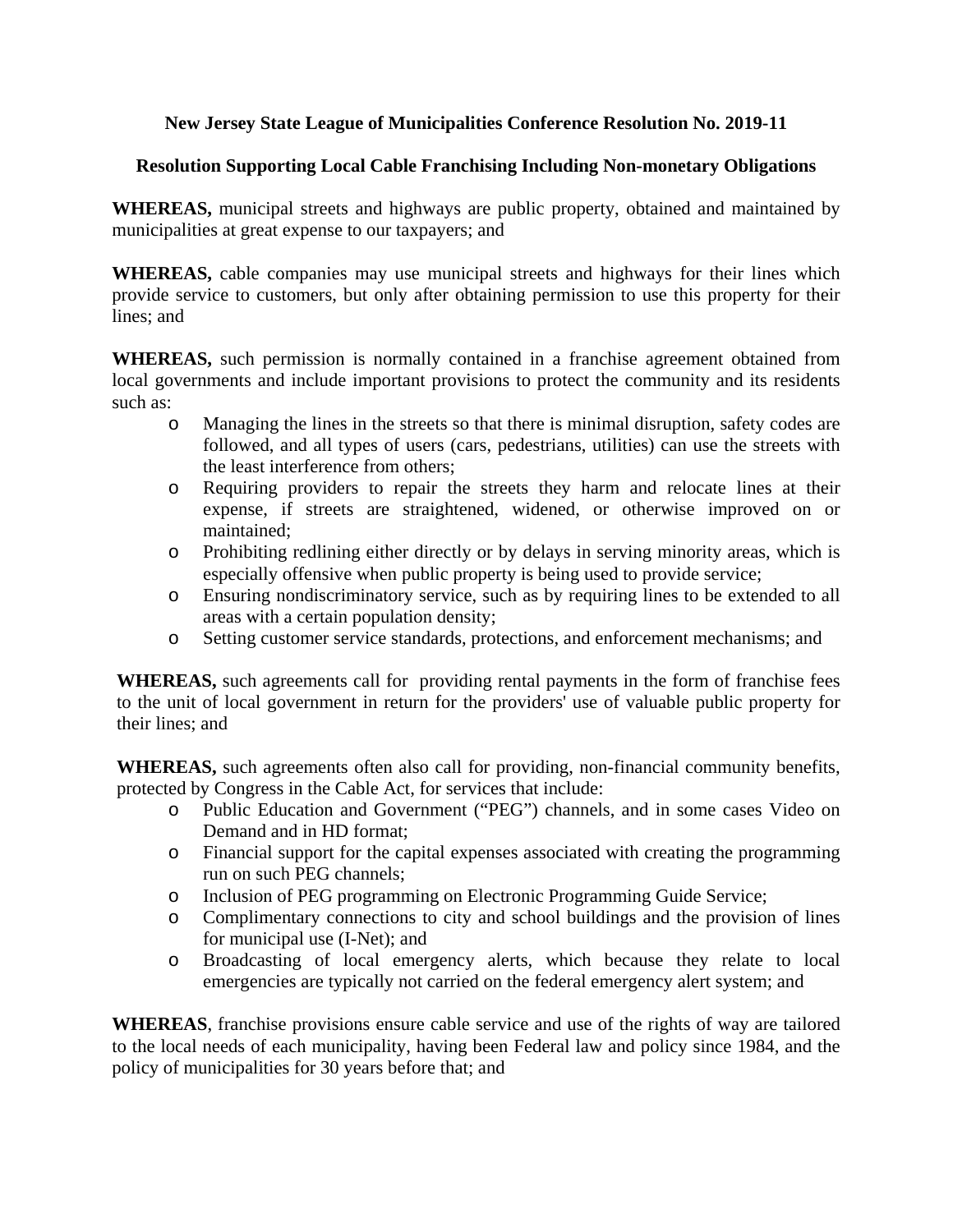**WHEREAS**, the Federal Communications Commission ("FCC") has adopted a proposal (05- 311) that allows cable companies to establish a market value for the non-financial franchise obligations and then allow the cable operators to deduct that amount from the franchise fees owed under the franchise agreements; and

**WHEREAS,** the FCC, in the same proceeding is suggesting that a cable operator needs no additional permission nor needs to comply with any additional local or State requirements when the cable operator accesses municipal property to offer non-cable services; and

**WHEREAS**, these FCC proposals undermine local authority, turn public property over to private interests, and remove longstanding community benefits.

**NOW, THEREFORE, BE IT RESOLVED** that the New Jersey State League of Municipalities (the "League") in conference assembled, affirms the importance of cable franchising in granting permission for cable companies to use valuable public property for their lines; in providing needed protections for municipalities, the public, and cable customers; and in tailoring franchise requirements and services to meet local needs; and

**BE IT FURTHER RESOLVED** , that the League opposes any regulatory proceeding or legislation that seek to alter the terms of existing franchises, including any effort to require that non-financial obligations be subject to offset against franchise fees; and

**BE IT FURTHER RESOLVED**, that the League opposes any regulatory proceeding or legislative effort that would give away to a cable, fiber, broadband or telephone provider the right to use the rights-of-way without obtain permission and paying fair market value for such use.

BE IT FURTHER RESOLVED, that a copy of this resolution be transmitted to our representatives in Congress, the members of the New Jersey General Assembly and State Senate, the President of the New Jersey Board of Public Utilities, the Lieutenant Governor and the Governor of the State of New Jersey.

**Sponsors** 

Mayor, Piscataway Twp. Mayor, Elizabeth City

Mayor, Fanwood Borough Mayor, Hope Twp.

The Hon. Brian C. Wahler The Hon. J. Christian Bollwage

The Hon. Colleen Mahr, The Hon. Timothy McDonough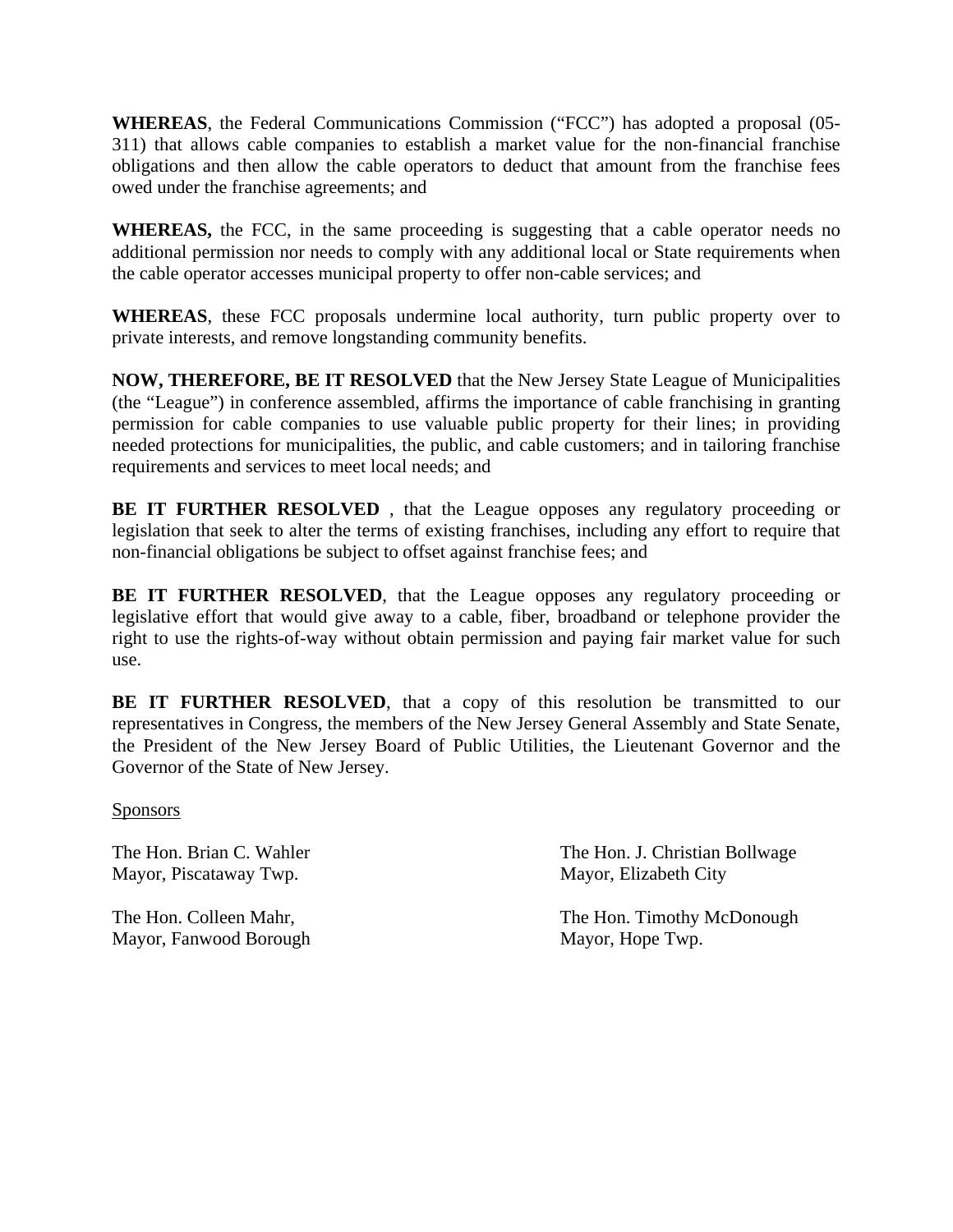# **Resolution Urging Support for the 2020 Census**

**WHEREAS,** the U.S. Census Bureau is required by the Constitution of the United States of America to conduct a count of the population every ten years; and

**WHEREAS,** the New Jersey State League of Municipalities is committed to ensuring that every resident of the United States is counted in the census, as the Constitution envisions; and

**WHEREAS,** more than \$880 billion per year in census-guided federal funding is allocated to states, cities, and communities; and

**WHEREAS,** mayors make vital decisions every day based on census-driven data that affect important services and assistance programs, including health care, community development, energy, housing, education, transportation, social and veterans services, and employment, to improve the well-being of all residents and the quality of life in all communities; and

**WHEREAS,** census data determine how many seats each state will have in the U.S. House of Representatives and the boundaries of voting districts, and guide the redistricting of state legislatures; and

**WHEREAS,** the 2020 Census will create hundreds of thousands of job opportunities across the nation; and

**WHEREAS,** a united voice from businesses, government officials at all levels, communitybased and faith-based leaders, educators, the media, and other stakeholders will facilitate communication of the 2020 Census message to a broad audience, thus helping trusted advocates spark positive conversations about the safety and importance of participating in the 2020 Census.

**NOW, THEREFORE, BE IT RESOLVED,** that the New Jersey State League of Municipalities supports the efforts of the Census Bureau to reach every resident of the United States, including historically hard-to-count populations, via its communications campaign, fully funded operations, and through its innovations to seek responses through hand-held technology and local partnerships; and

**BE IT FURTHER RESOLVED,** that the New Jersey State League of Municipalities supports the 2020 Census Mobile Response Initiative and strongly urges the Census Bureau to expand and strengthen its plan by increasing staffing levels and also by establishing questionnaire assistance centers, staffed by sworn census employees, at accessible, trusted host locations during the peak self-response operation; and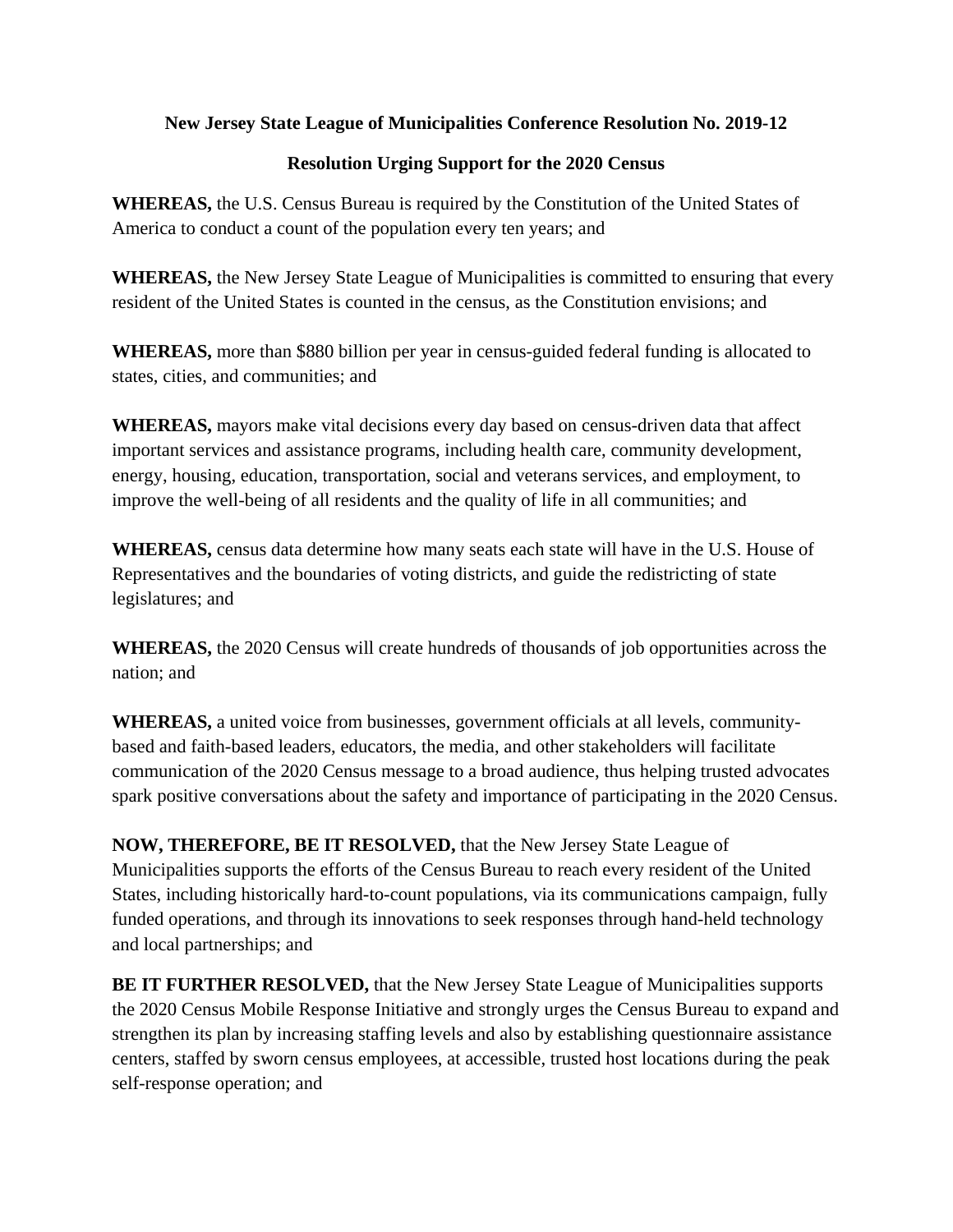**BE IT FURTHER RESOLVED,** that the New Jersey State League of Municipalities urges the U.S. Congress to allocate at least \$7.5 billion for final census preparations and implementation of the census in the fiscal year 2020, and sufficient resources beyond that period to ensure timely tabulations and reporting of census data; and

**BE IT FURTHER RESOLVED,** that the New Jersey State League of Municipalities urges New Jersey lawmakers to allocate appropriate resources and funding in addition to federal funding, to ensure a thorough and accurate implementation of the Census in our state; and

**BE IT FURTHER RESOLVED**, that copies of this resolution be forwarded to our representatives in Congress, all members of the New Jersey State Legislature, Secretary of State, the Lieutenant Governor, and the Governor of the State of New Jersey.

Sponsor

The Hon. James Cassella, Mayor, East Rutherford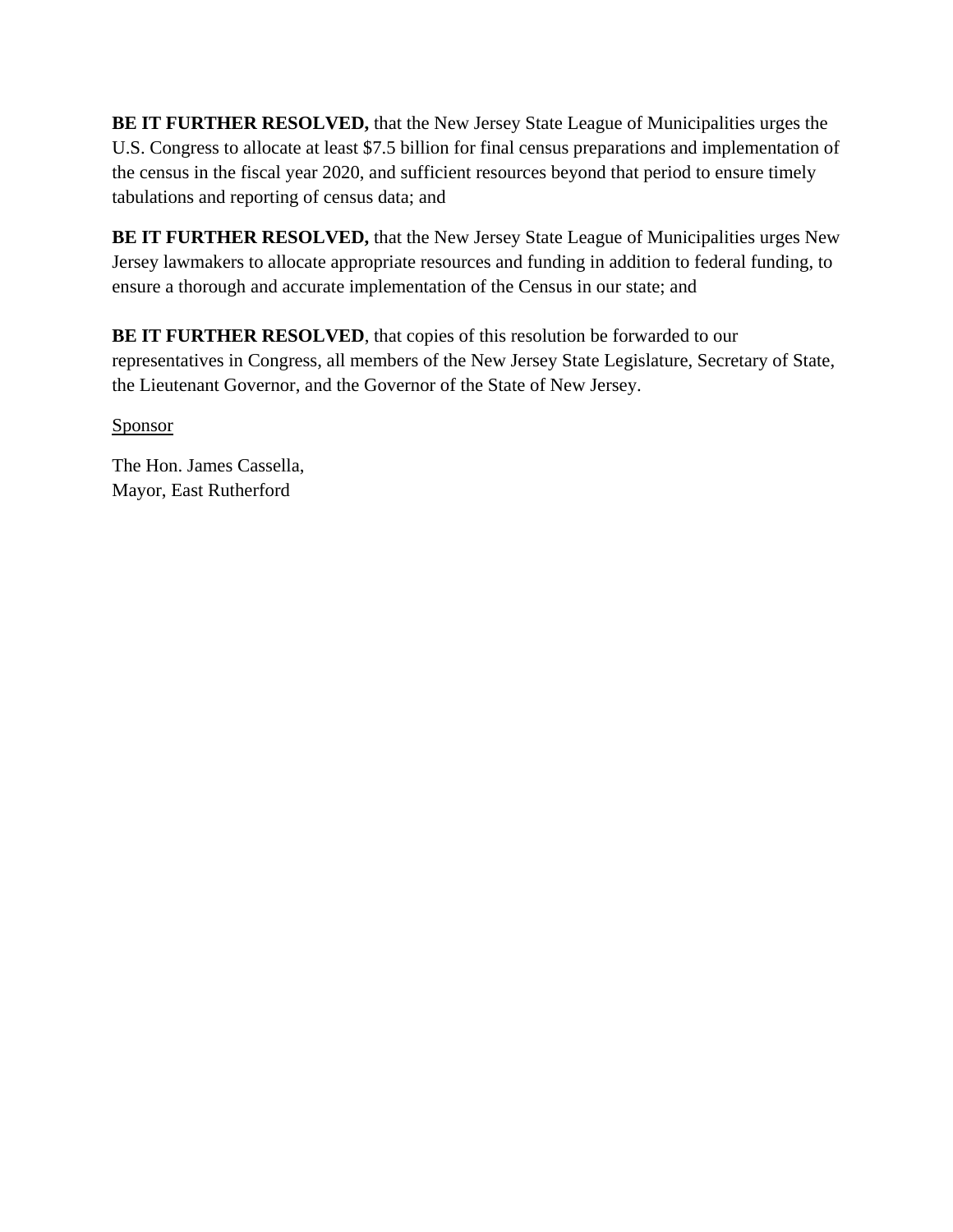## **Resolution Seeking the Restoration of Open Space Payments in Lieu of Taxes Provided to Certain Municipalities Pursuant to the Garden State Preservation Trust Act**.

**WHEREAS**, the Garden State Preservation Trust Act (hereinafter the "Act") was established to preserve as much open space and farmland, and as many historic properties, as possible; and

**WHEREAS**, the Act established a sliding scale formula for Payments in Lieu of Taxes ("PILOT") by the State for open space acquired and owned in fee simple by the State or other nonprofit organizations; and

**WHEREAS**, the Act provides for a 13-year declining payment schedule, with a municipality, in the first year following the acquisition of land, receiving 100% of the property taxes last assessed and paid by the taxpayer in the prior year and then declining each year thereafter by approximately 8% per year in each of the following 12 years; and

WHEREAS, after the 13<sup>th</sup> year, and for open space acquired prior to or after the implementation of the Act using other funding sources and owned in fee simple by the State or other nonprofit organizations, the PILOT is based on the total amount of open space owned in fee simple by the State or nonprofit organization in the municipality, using a sliding scale, as follows: \$2 per acre when the percentage of the total acreage in a municipality that is owned in fee simple by the State or nonprofit organizations for open space preservation purposes is less than 20%; \$5 per acre for 20% to less than 40% ownership; \$10 per acre for 40% to less than 60% ownership; and \$20 per acre for 60% or more ownership; and

**WHEREAS**, the Fiscal Year 2011 appropriations act reduced the appropriations for the PILOT by one-third, which resulted, in-part, in the elimination of payments to municipalities that received less than \$5,000 in the previous fiscal year; and

**WHEREAS**, properties that are exempt under the Act utilize many basic municipal services, including roads, police, fire and EMT services, often without contributing any funds towards the cost of such services through property tax payments; and

**WHEREAS**, municipal officials recognize that there are many benefits provided by preserving open space, farmland and historic properties, however the burden of subsidizing these benefits should not rest solely on municipal taxpayers.

**NOW, THEREFORE, BE IT RESOLVED**, that the New Jersey State League of Municipalities, in conference assembled, calls on the Governor and the State Legislature to advance and support legislation requiring the State to pay annually each municipality subject to Garden State Preservation Trust Act an amount not less than its PILOT in Fiscal year 2010; and,

**BE IT FURTHER RESOLVED**, that a copy of this Resolution be forwarded to the Governor and Lieutenant Governor of New Jersey, Commissioner of the Department of Community Affairs, and all members of the New Jersey State Legislature.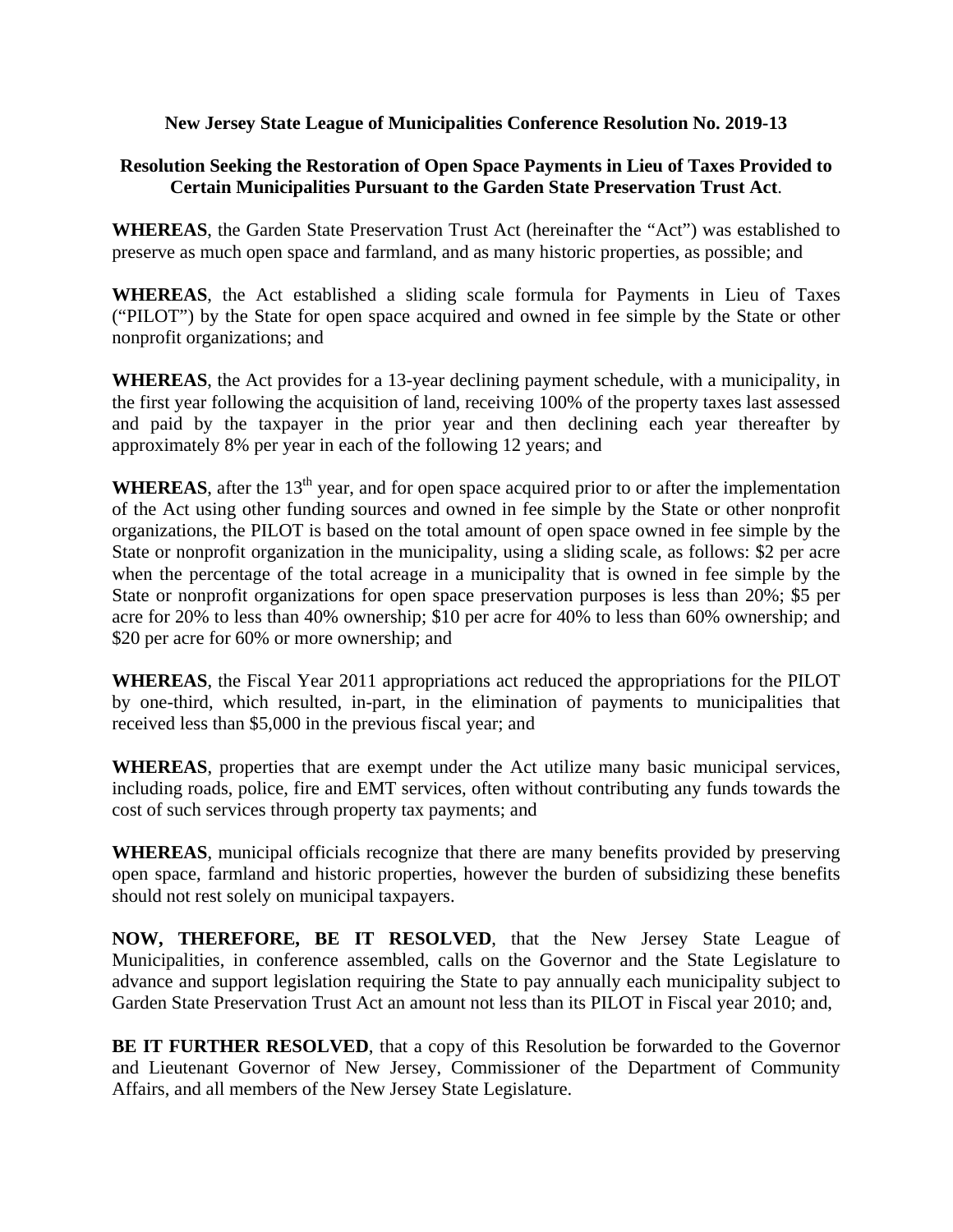Sponsor

The Hon. Joseph Venezia Mayor, City of Estell Manor

Co- Sponsor

The Hon. Robert Campbell Mayor, Downe Twp.

The Hon. James J. Perry Sr. Committeeman, Hardwick Twp.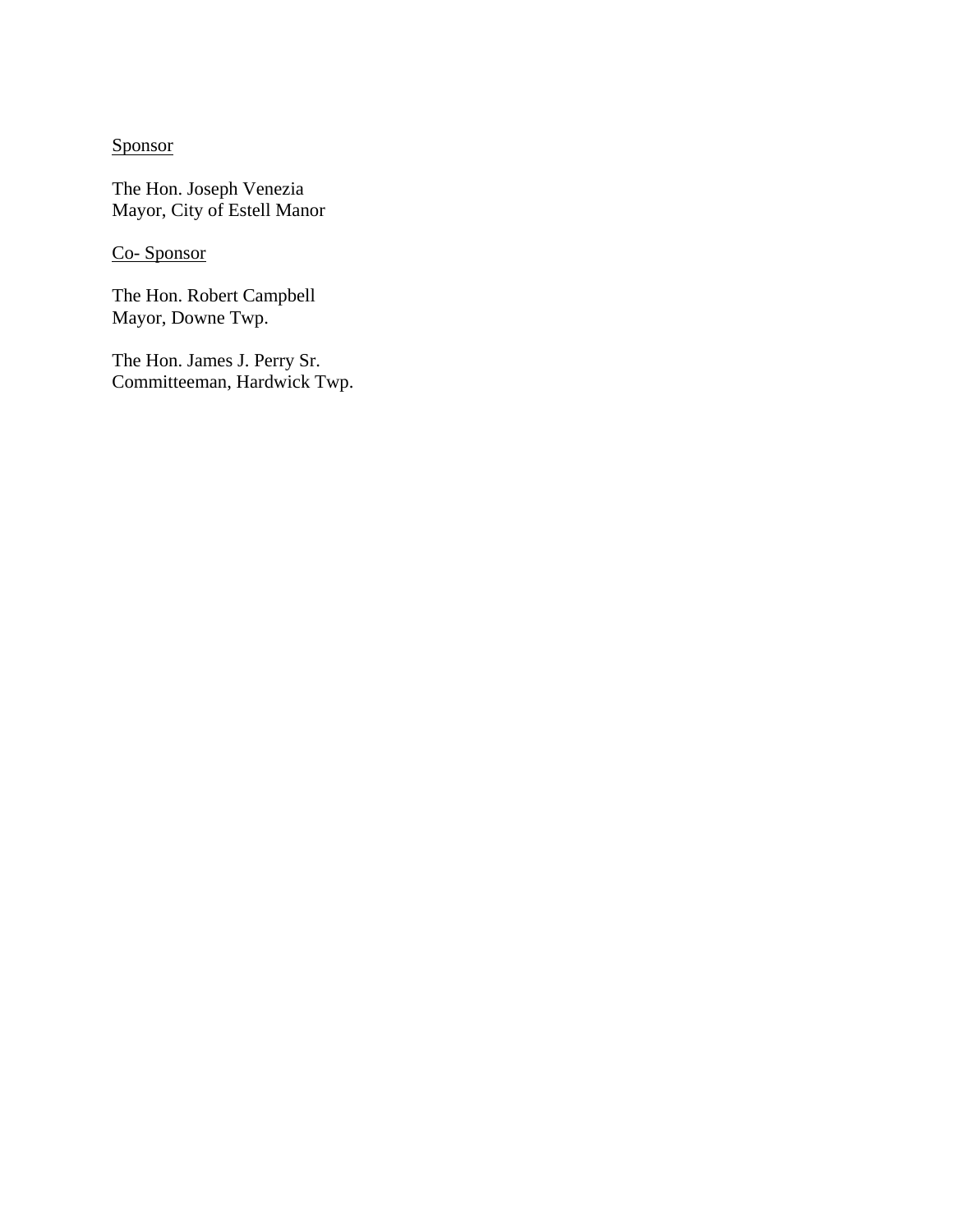### **Resolution Urging Congress to Restore the Full Deductibility of State and Local Taxes**

**WHEREAS,** our tax obligation is an issue that concerns all residents in every municipality in the state of New Jersey; and

**WHEREAS**, the deduction for state and local taxes (SALT) has been a feature of the tax code for more than 100 years, with the first federal income tax form in 1913 allowing taxpayers to deduct state and local taxes, one of only six deductions allowed at the time, and even the federal Civil War tax in 1862 included a deduction for SALT; and

**WHEREAS**, this important provision ensures against double taxation and reflects mandatory tax payments, which support public services that benefit all citizens, such as K-12 schools, law enforcement and public safety, transportation and infrastructure, and vital community and public health services; and

**WHEREAS,** the SALT deduction is one of the few provisions in the federal tax code that recognizes the burden placed on states like New Jersey, which provide significantly more in federal tax revenue than they receive back in federal services and grants; and

**WHEREAS,** according to the New Jersey Society of Certified Public Accountants, in 2016 1.8 million, or 40 percent of New Jersey taxpayers, deducted from their federal income tax, their local property tax and state income taxes, averaging \$18,000 per deduction; and

**WHEREAS,** the federal Tax Cuts and Jobs Acts passed in 2017 capped the SALT deduction at \$10,000; and

**WHEREAS,** many New Jersey Families relied upon the federal SALT deduction to ensure tax fairness, and capping the SALT deduction has placed an unfair burden on New Jersey homeowners; and

**WHEREAS,** the SALT deduction cap present a barrier to affordable homeownership in New Jersey, impacting the ability of new, young families to prosper in the future.

**NOW, THEREFORE, BE IT RESOLVED,** that the New Jersey State League of Municipalities, in conference assembled, urges Congress to restore the full SALT deduction and provide more equitable taxation once again to residents of New Jersey; and

**BE IT FURTHER RESOLVED,** that copies of the resolution be transmitted to our representatives in Congress, the President of the United States, all members of the New Jersey State Legislature, the Lieutenant Governor, and the Governor of the State of New Jersey.

Sponsor:

The Hon. Amalia Duarte, Committee Member, Mendham Twp.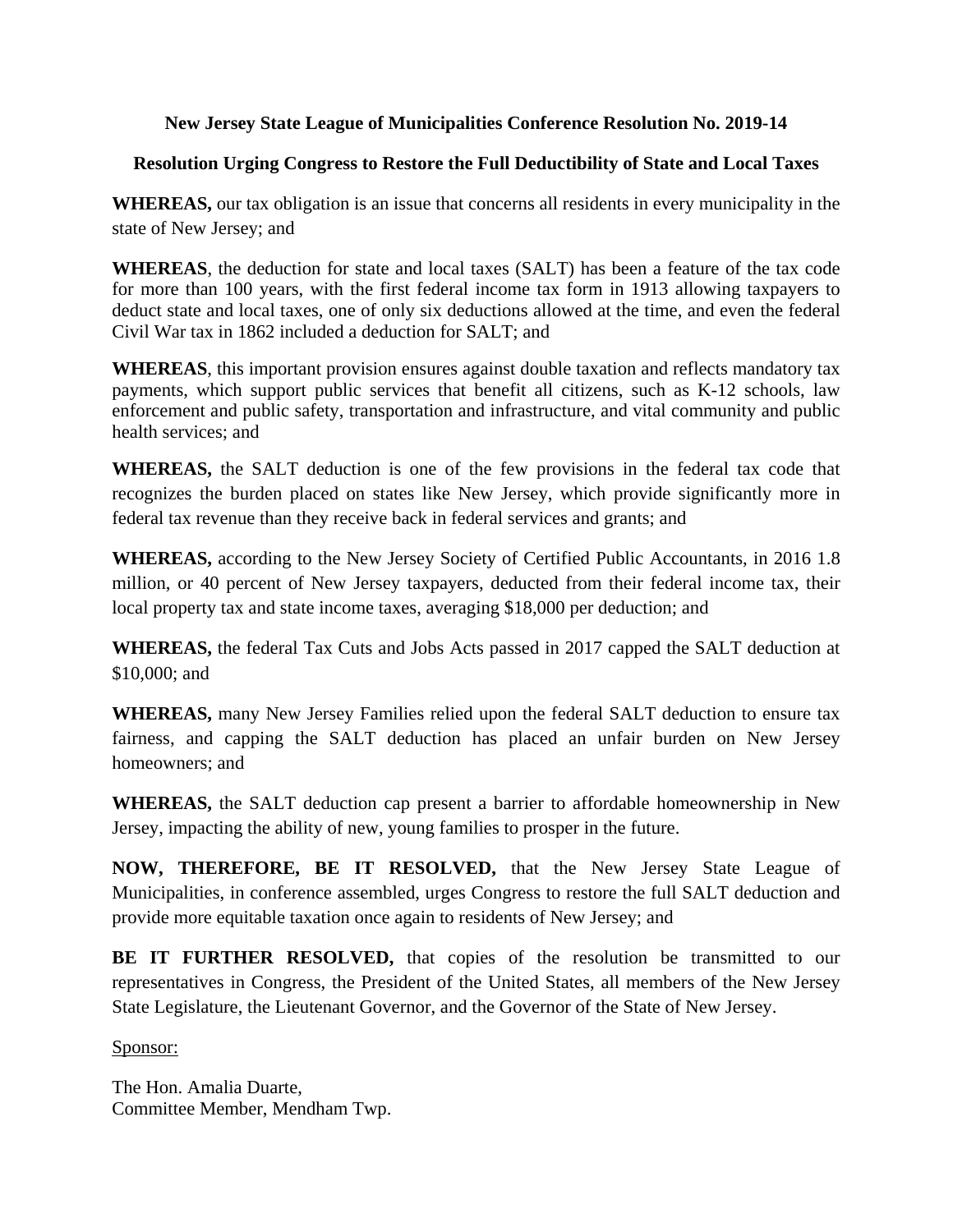# Co-Sponsor(s):

The Hon. Lauren Barnett Mayor, Mountain Lakes

The Hon. Robert Connelly Mayor, Madison

The Hon. Cathy Wilson Deputy Mayor, Morris Twp.

The Hon. Paul Tomasko Mayor, Alpine

The Hon. Nora Radest Mayor, Summit

The Hon. Jeff Grayzel Mayor, Morris Twp.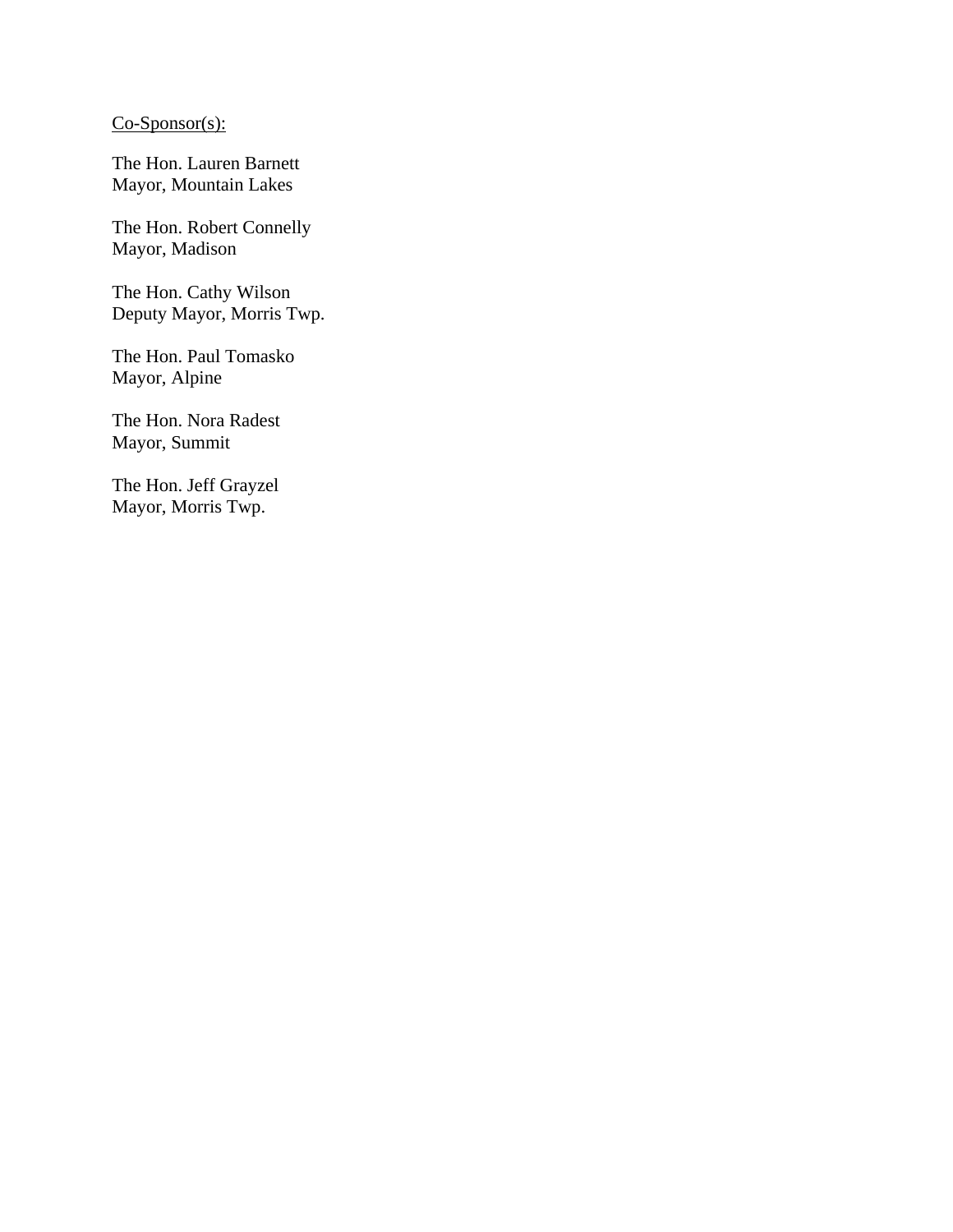# **Support for the Celebration of the 100<sup>th</sup> Anniversary of Women's Suffrage**

**WHEREAS,** the year 2020 marks the 100th anniversary of the passage of the 19th Amendment of Constitution of the United States, guaranteeing and protecting women's constitutional right to vote; and

**WHEREAS,** this historic centennial offers an opportunity to commemorate a milestone of democracy; that the right of citizens of the United States to vote shall not be denied or abridged by the federal or state governments on account of gender; and

**WHEREAS**, New Jersey has had a long storied history in the suffrage movement with New Jersey women playing a crucial role in pursing the rights of women to vote; and

**WHEREAS**, in 1776 women who owned property where allowed to vote under the New Jersey State Constitution, which was unique in the nation at the time; and

**WHEREAS**, in 1807, the New Jersey Legislature stripped the right of New Jersey women to vote when it passed an act eliminating the property requirement for voting rights but limited the ballot to white males; and

**WHEREAS**, in 1867 two New Jersey residents–Lucy Stone and Harry Blackwell–organized the New Jersey Woman Suffrage Association (NJWSA) one of the first formal association devoted to gaining women's suffrage in New Jersey, and in the following year Portia Gage attempted to vote in Vineland's municipal election; and

**WHEREAS**, in 1909 New Jersey's first open air suffrage rallies were held in Orange and Newark, led by Dr. Emma O. Gantz and Martha Klatshchken with NJWSA conducting a successful petition drive with 5,000 signatures in support of the federal amendment guaranteeing and protecting women's constitutional right to vote; and

**WHEREAS**, although the state referendum on woman's suffrage was soundly defeated in the New Jersey Legislature, in 1912 legislative hearings for a suffrage referendum marked a turning point in the tactics of the New Jersey suffrage movement; and

**WHEREAS**, in 1913 an automobile rally led by "General" Rosalie Jones started in New York and traveled through New Jersey on the way to Washington, D.C., with rally participants joining the massive Suffrage Parade of over 8,000 marchers, many New Jersey women including event organizer Alice Paul; and

**WHEREAS**, in 1915 a second suffrage constitutional referendum was pursued in New Jersey, New York, Pennsylvania, and Massachusetts with active campaigns by many suffrage organizations, including the memorable event of the "Passing of the Torch of Liberty" via tug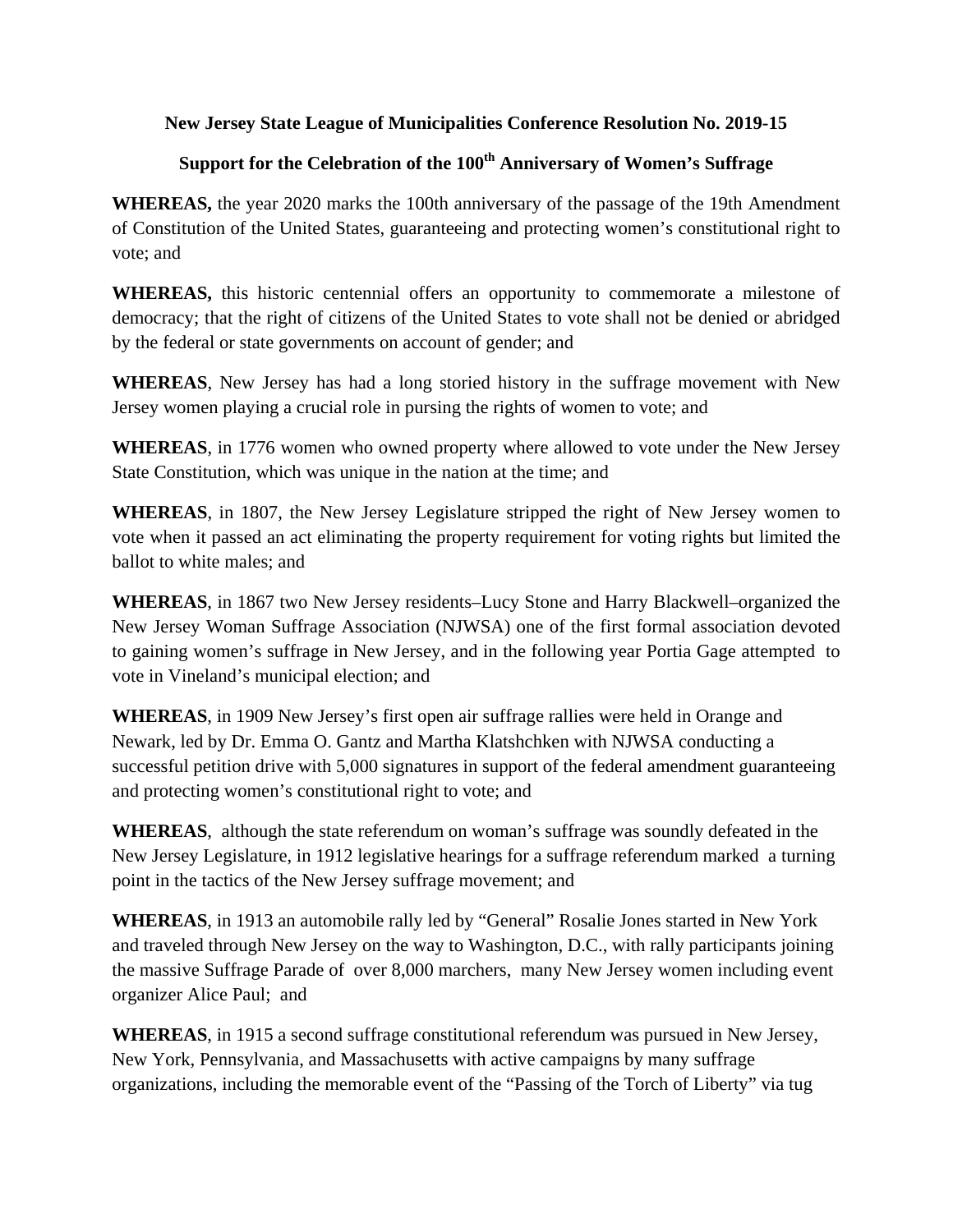boats on the Hudson River from New York by Mrs. Havemeyer to Mina Van Windle in New Jersey, but was defeated in all four states October 1915; and

**WHEREAS**, in 1917 New Jersey suffragists Allison Turnbull Hopkins, Julia Hulburt, Beatrice Reynolds Kinkead, and Minnie D. Abbott picketed in front of the White House as part of the Silent Sentinels and subsequently were arrested and imprisoned; and

**WHEREAS,** on February 10, 1920, New Jersey became the  $29<sup>th</sup>$  state to ratify the  $19<sup>th</sup>$ Amendment granting women the right to vote, which was celebrated by New Jersey resident Alice Paul on August 26, 1920 in front of the ratification banner in Washington, D.C.; and

WHEREAS, shortly after the ratification of the 19<sup>th</sup> amendment Margaret Laird and Jennie Van Ness were the first two women elected to the New Jersey Assembly in 1921 and following 4 years later in 1925 Rebecca Estelle Bourgeois Winston of Estell Manor was the first woman to serve as mayor in New Jersey; and

**WHEREAS**, in 1954 Madeleine S. Frost Freeman became the League of Municipalities' Executive Director, serving until her retirement in 1957 and in 1989 Virginia D. Hook, Deputy Mayor of Delaware Township, became the League's first woman president;

**NOW, THEREFORE, BE IT RESOLVED,** that the New Jersey State League of Municipalities, in conference assembled, supports the efforts of New Jersey's Suffrage Centennial NJ Women Vote and strongly encourages local celebrations of this historic milestone.

## Sponsors

The Hon. Colleen Mahr Mayor, Fanwood

The Hon. Janice Kovach Mayor, Clinton Town

The Hon. Sue Howard Mayor, Monmouth Beach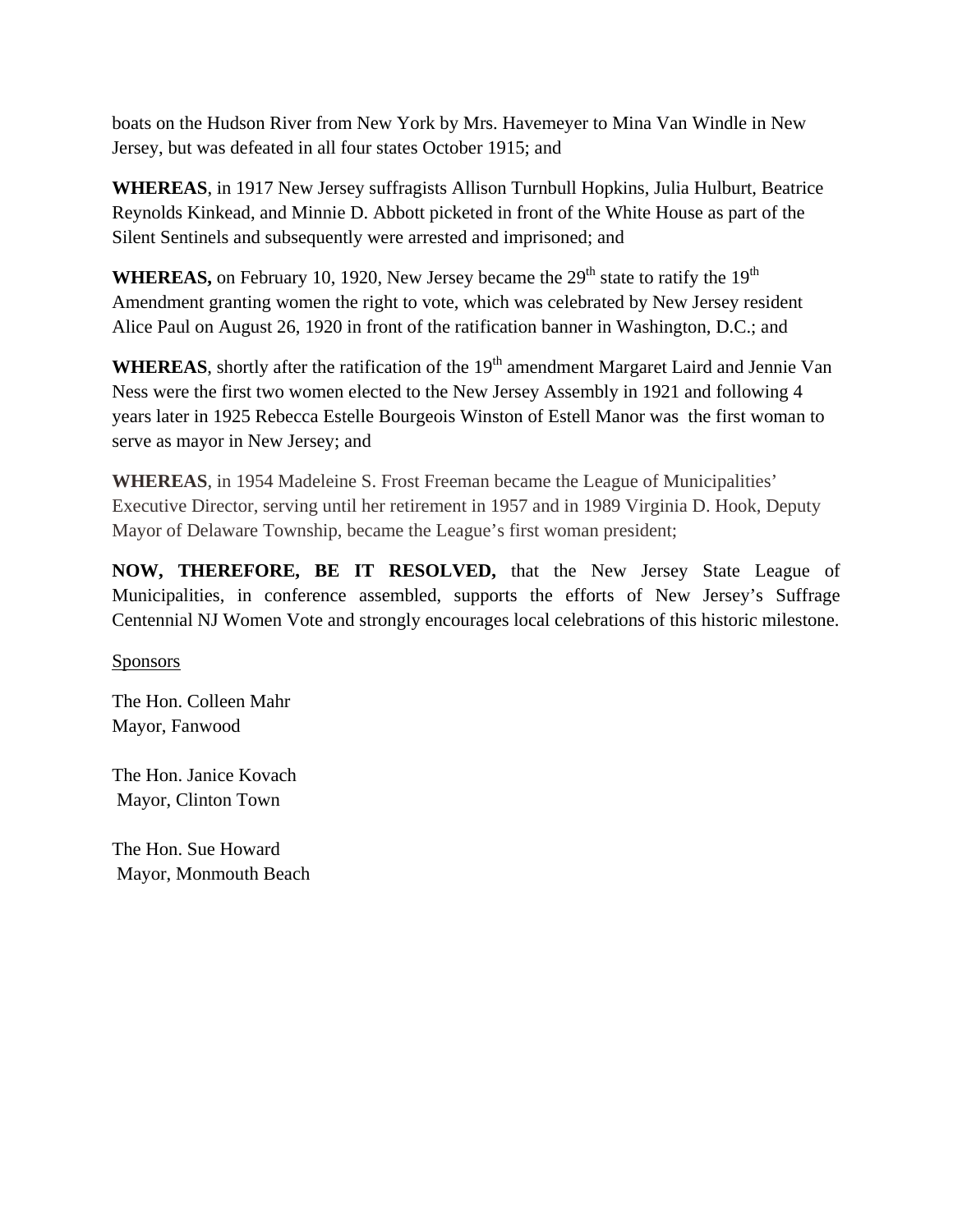#### **Preserving Local Public Rights-of-Way and Regulatory Authority to Most Effectively Deploy 5G Broadband Access and Bridge the Digital Divide**

**WHEREAS,** municipal officials are committed to ensuring the digital infrastructure of tomorrow is safe, reliable, and accessible to all of the residents of their communities; and

**WHEREAS,** municipal officials have long advocated for universal access to reliable, high-speed broadband service – both wireline and wireless - as crucial for education, employment, economic development, and the provision of a variety of services necessary for success and progress in the 21<sup>st</sup> Century; and

**WHEREAS,** municipal officials believe that the timely deployment of 5G broadband networks will have significant implications for U.S. innovation, including in transportation, agriculture, healthcare, education, public safety, manufacturing, commerce, and the continued development of smart communities; and

**WHEREAS,** municipalities must balance competing interests for the use of the public rights-of-way, taking into account considerations for: public safety; public utility services such as water, sewer, and electricity; the travelling public; environmental concerns; economic development; and maintenance costs; and

**WHEREAS,** municipal government oversight of 5G broadband deployment is critical to ensure it is safe, equitable, and fiscally prudent, and local government officials have the most direct understanding of the needs of their communities and understand how best to implement policies that affect their citizens; and

**WHEREAS,** a number of localities have negotiated and entered into agreements with wireless providers to deploy 5G broadband service in their communities, including provisions to bridge the digital divide; and

**WHEREAS,** some members of the Federal Communications Commission, Congress, and state legislatures have wrongly characterized this balancing act among competing interests for the public rights-of-way and maintenance of local authority as barriers to 5G deployment and, instead, have put the interests of national corporations ahead of the needs of communities by imposing a one-size-fits-all policy which preempts existing state and local policies; and

**WHEREAS,** this has led to proposals aimed at restricting local authority over the public rights-of-way, imposing shot clocks on the consideration of siting applications, and limiting the rents and fees municipalities can charge private companies for access to those rights-of-way and public infrastructure, without any assurances that broadband infrastructure will be deployed equitably and fairly, thus potentially harming consumers and municipalities alike; and

**WHEREAS,** on January 14, the Federal Communications Commission's Declaratory Ruling and Third Report and Order in its *Accelerating Wireless Broadband Deployment by Removing Barriers to Infrastructure Investment* proceeding went into effect, which limits the ability of local governments to regulate public property and rights-of-way (e.g., attachments to street lights, utility poles, public buildings), obtain a fair market value for industry use of public property, and ensure equal service to the community, while also imposing "shot clocks" that render it difficult, if not impossible, to obtain community input, while setting unreasonable timetables for local governments to conduct inspections necessary to protect public safety and ensure aesthetic protections for small cell wireless installations; and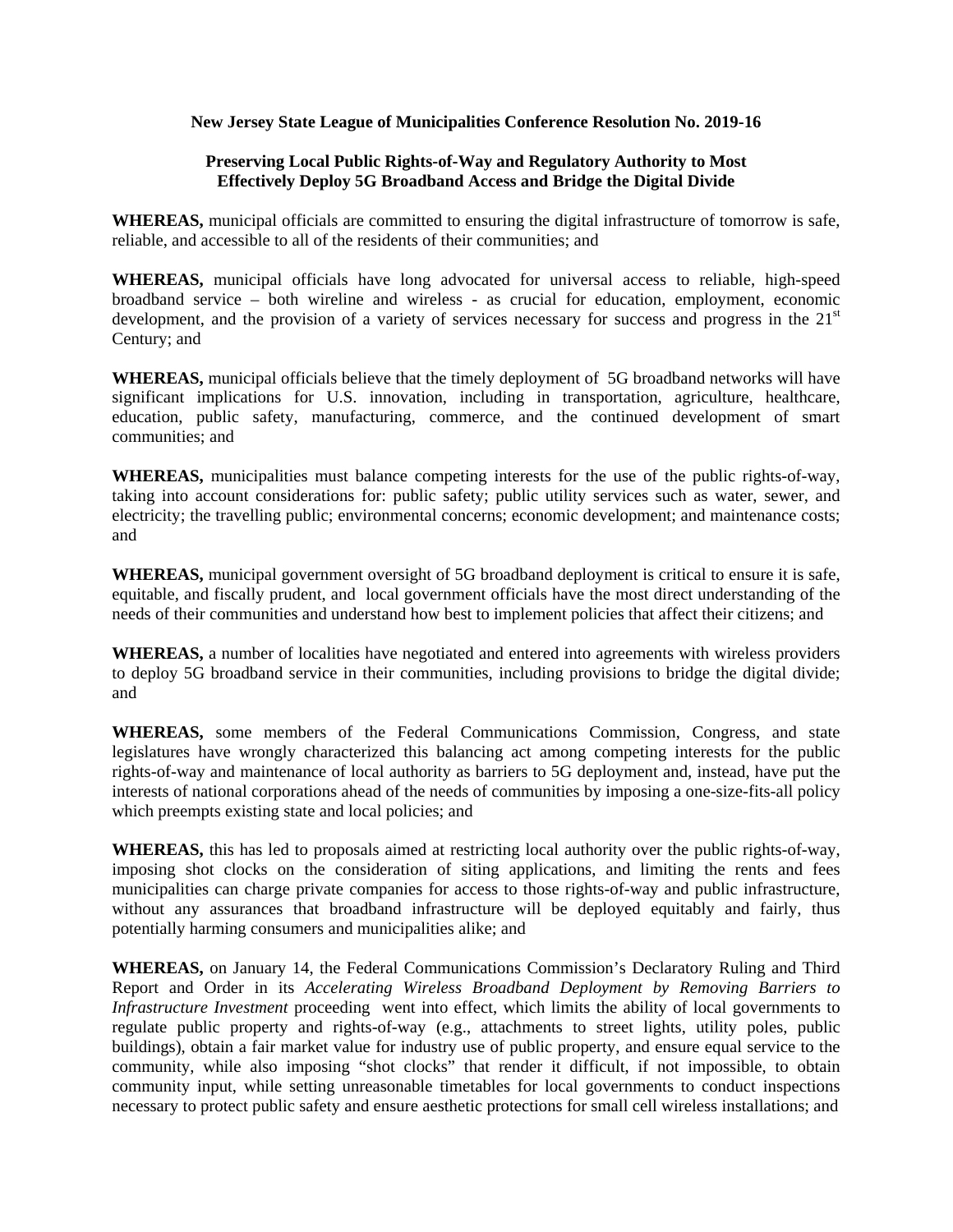**WHEREAS,** Mayors and local governments have had to incur extraordinary legal costs contesting the Federal Communications Commission actions to protect the inherent rights of their municipalities; and

**WHEREAS,** this creates uncertainty around existing, pending, and future agreements between municipalities and wireless providers, thereby stalling the deployment of quality, high-speed broadband service and the United States' position in the "Race to 5G"; and

**WHEREAS,** this overly broad and misguided regulation prevents local governments from being good stewards to public property, safety, and welfare.

**NOW, THEREFORE IT BE RESOLVED,** that the New Jersey State League of Municipalities, in conference assembled, implores President Trump, the U.S. Congress, the Federal Communications Commission, and New Jersey lawmakers to protect municipal authority to balance the needs of all parties, including small cell access, to the public rights-of-way while maintaining municipal authority to receive, on behalf of local taxpayers, fair-market compensation for access to all public assets; and

**BE IT FURTHER RESOLVED,** that State and Federal lawmakers should recognize that universal access to affordable broadband cannot be achieved through deregulation and preemption of local authority, but will require partnerships and robust and dedicated federal funding to accelerate universal broadband deployment; and

**BE IT FURTHER RESOLVED**, that State and Federal lawmakers should preserve the respect for municipal authority found in the *Telecommunications Act of 1996* such that industry working collaboratively with local governments might achieve our shared goal of ensuring affordable broadband access for every American, facilitating universal service, and closing the digital divide; and

**BE IT FURTHER RESOLVED,** that the New Jersey State League of Municipalities calls on Congress to pass legislation such as H.R. 530, the *Accelerating Broadband Development by Empowering Local Communities Act of 2019*, which would undo the Federal Communications Commission's action; and

**BE IT FURTHER RESOLVED,** that the New Jersey State League of Municipalities opposes any new regulation or legislation that would impede local government oversight and authority regarding the deployment of 5G broadband in communities; and

**BE IT FURTHER RESOLVED**, that copies of this resolution be forwarded to the Chairman of the Federal Communications Commission, the President of the United States, our representatives in Congress, all members of the New Jersey State Legislature, the Lieutenant Governor, and the Governor of the State of New Jersey.

Sponsors

Mayor, Piscataway Twp. Mayor, Elizabeth City

Mayor, Fanwood Borough Mayor, Hope Twp.

The Hon. James. J. Perry Sr. Committeeman, Hardwick, Twp.

The Hon. Brian C. Wahler The Hon. J. Christian Bollwage

The Hon. Colleen Mahr, The Hon. Timothy McDonough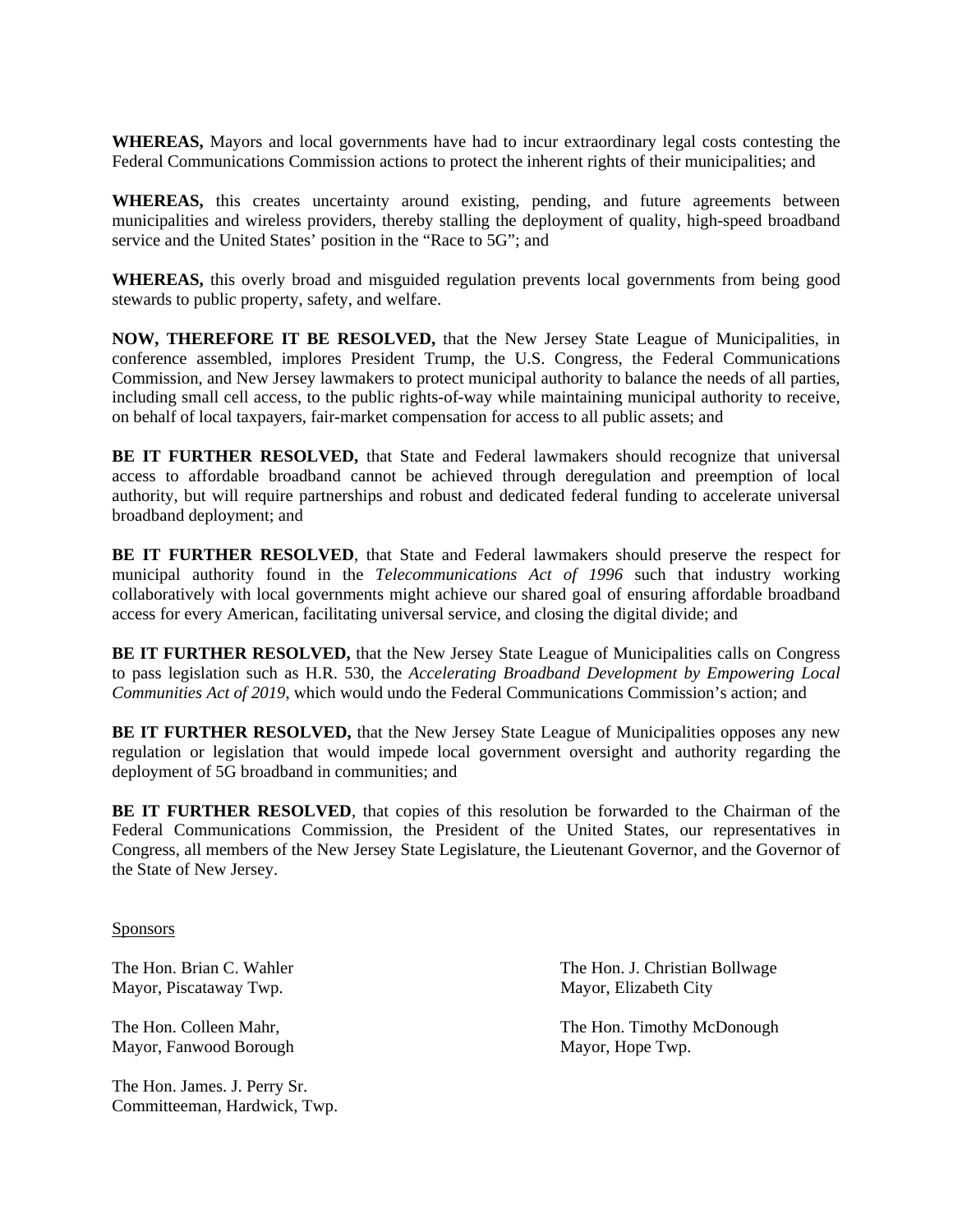# **Resolution Urging Increased Federal Support to Address Water Infrastructure Improvements Necessary to Remove Lead in Drinking Water**

**WHEREAS,** lead has negative long-term neurological effects, particularly in infants and children; and

**WHEREAS,** access to clean drinking water free of dangerous contaminants such as lead is fundamental to the health and well-being of America's communities and families; and

**WHEREAS,** municipalities across the country are experiencing problems with lead contamination in drinking water, with Newark's problems being only the most recent to gain nationwide attention; and

**WHEREAS,** a contributing factor to many occurrences of elevated levels of lead in drinking water is aging infrastructure and the lack of investment in infrastructure and our communities; and

**WHEREAS,** recent analysis by the National Resources Defense Council found that over 5,300 water systems nationwide have elevated levels of lead and a recent analysis by the American Water Works Association estimates 6.1 million lead service lines remain in U.S. communities at an estimated \$30 billion to replace; and

**WHEREAS,** there is a need to invest in our aging water infrastructure nationwide with an increased need in New Jersey because of our particularly older infrastructure, and a failure to do so can have long-term negative public health consequences; and

**WHEREAS,** the U.S. Environmental Protection Agency (EPA) estimates the nation's water infrastructure capital needs over the next 20 years to be approximately \$655 billion in total; the American Society for Civil Engineers estimates the needed investment for water infrastructure to be \$1.3 trillion over the next 20-25 years; and other estimates put the cost at more than \$4 trillion to maintain and build a  $21<sup>st</sup>$  century water system.

**NOW, THEREFORE, BE IT RESOLVED,** that the New Jersey State League of Municipalities (League), in conference assembled, calls on Congress to provide direct assistance to municipalities, and for the federal government to work directly with local officials to resolve the drinking water crisis; and

**BE IT FURTHER RESOLVED,** that the League calls on Congress and the Administration to support robust funding for all water infrastructure funding mechanisms, including the Clean Water and Drinking Water State Revolving Loan Fund programs and the Water Infrastructure Finance and Innovation Act; and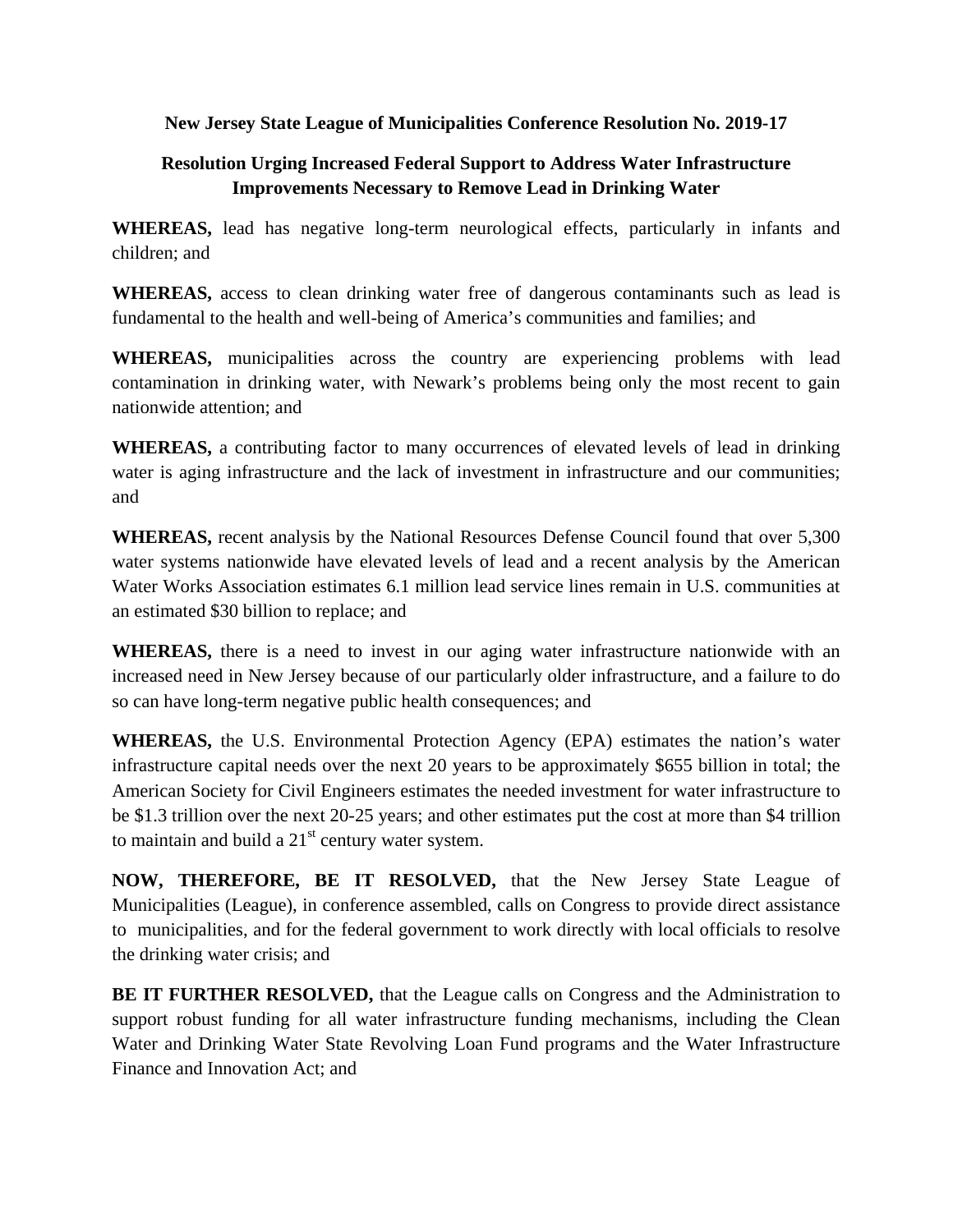**BE IT FURTHER RESOLVED,** that the League calls on Congress and the Administration to support grants to local governments for the replacement of lead service lines, testing, planning, corrosion control, and education in an effort to eliminate the threat of lead in drinking water; and

BE IT FURTHER RESOLVED, that copies of the resolution be transmitted to our representatives in Congress, all members of the New Jersey State Legislature, the Commissioner of New Jersey Department of Environment Protection, Chair of the New Jersey Board of Public Utilities, the Lieutenant Governor, and the Governor of the State of New Jersey.

**Sponsor** 

The Hon. Ras Baraka Mayor, Newark City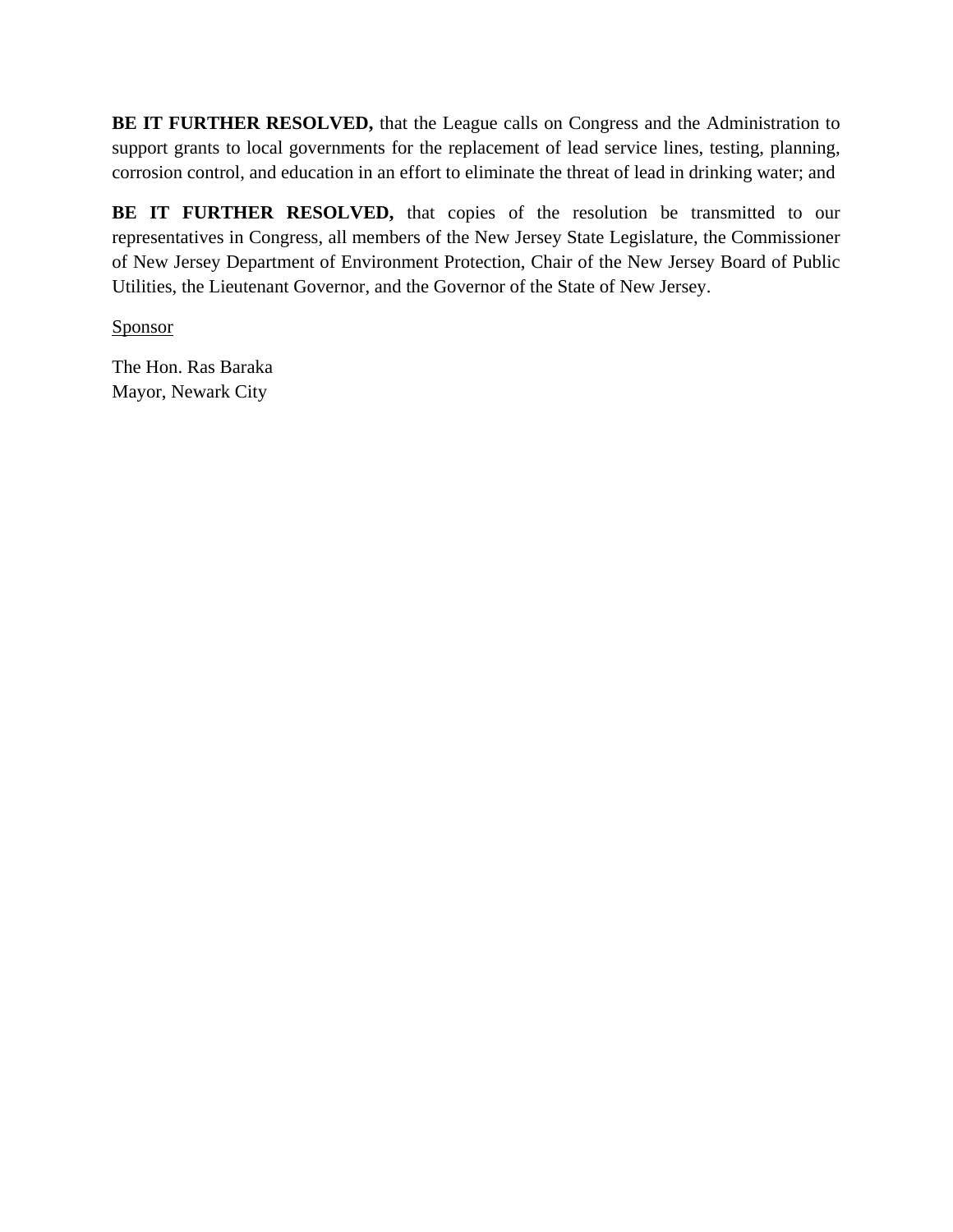## **Calling on State Lawmakers to Take Measures to Enact Comprehensive Reform to the "Fair Housing Act"**

**WHEREAS,** in 1975 the New Jersey Supreme Court determined that municipalities may not validly employ their zoning powers to prevent the creation of a variety and choice of housing opportunities available to low and moderate income households; and

**WHEREAS,** in response to the Supreme Court decision, the Legislature established the "Fair Housing Act," P.L.1985, c.222, which empowered the Council on Affordable Housing (COAH) to assign municipalities affordable housing obligations; and

**WHEREAS**, as a result of COAH's failure to carry out its statutory functions, on March 10, 2015, the New Jersey Supreme Court directed that municipalities file Declaratory Judgment Actions in the Superior Court, placing the determination of municipal housing obligations and approval of compliance plans in the hands of judges in each of the 21 counties in New Jersey; and

**WHEREAS**, in its March 2015 ruling the Supreme Court made clear that its decision did not, "prevent either COAH or the Legislature from taking steps to restore a viable administrative remedy that towns can use in satisfaction of their constitutional obligation. In enacting the [Fair Housing Act], the Legislature clearly signaled, and we [the Court] recognized, that an administrative remedy that culminates in voluntary municipal compliance with constitutional affordable housing obligations is preferred to litigation that results in compelled rezoning. It is our [the Court's] hope that an administrative remedy will again become an option for those proactive municipalities that wish to use such means to obtain a determination of their housing obligations and the manner in which those obligations can be satisfied"; and

**WHEREAS,** the New Jersey State League of Municipalities and municipalities statewide have long called for comprehensive reforms to the Fair Housing Act to implement a reasonable and grounded state affordable housing policy which promotes rational planning, seeks to achieve results with available housing funding and incentives, encourages partnerships, and protects the interests of taxpayers; and

**WHEREAS**, in the 4 1/2 years that have passed since the Supreme Court's decision, both COAH and the Legislature have failed to act, leaving the complicated issues involved in affordable housing entirely to the courts to resolve on a case-by-case, piecemeal fashion, at exorbitant cost to the taxpayers, affordable housing advocates, and development community; and

WHEREAS, many municipalities across the State have entered into settlement agreements to avoid prolonged and costly litigation, demonstrating their willingness to voluntarily comply with their affordable housing obligations; however, that desire has been frustrated by the lack of action by COAH and the Legislature as well as the painfully slow progress and inconsistent rulings in the courts to resolve the issues surrounding affordable housing; and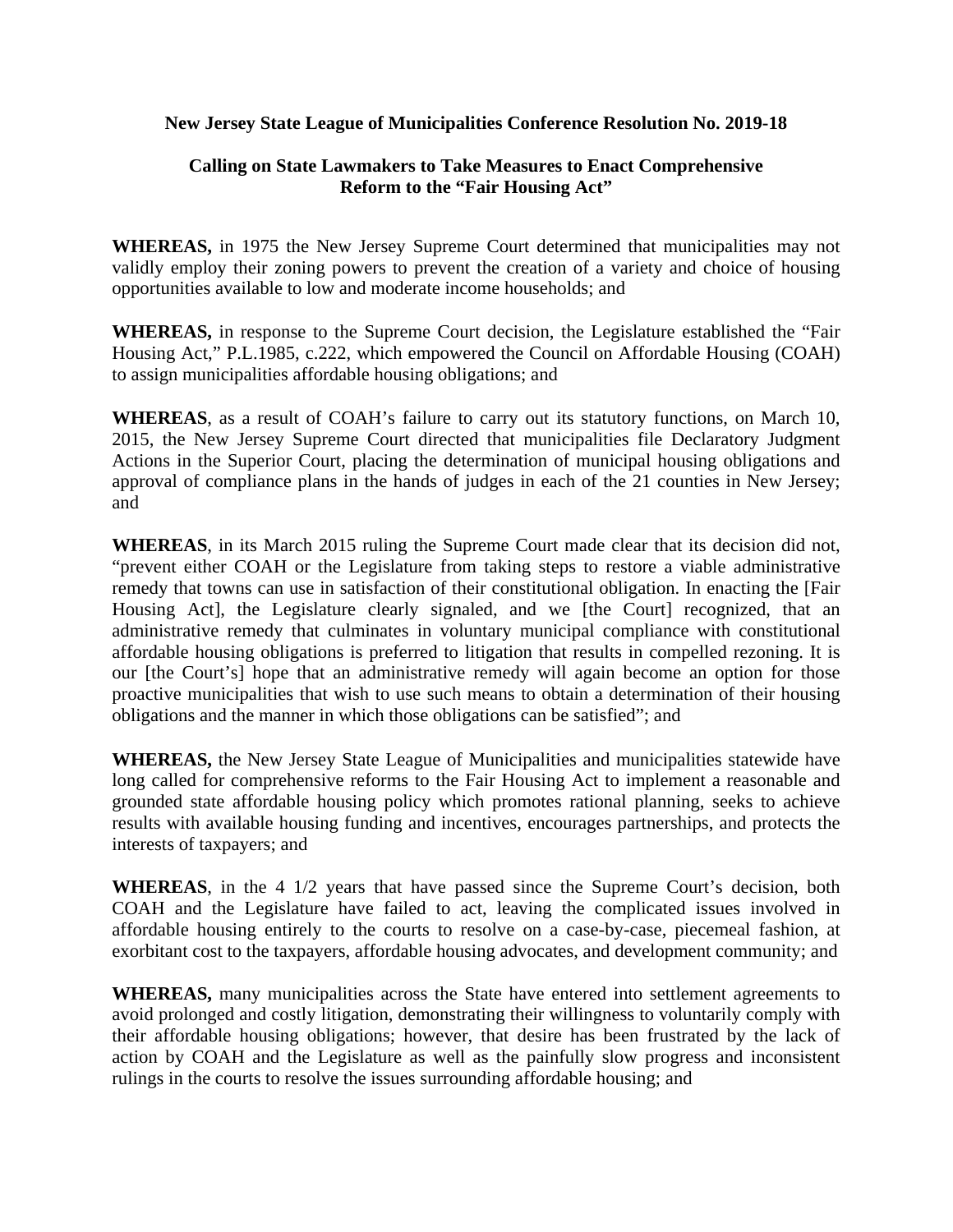**WHEREAS**, the current process requires New Jersey municipalities expend a tremendous amount of resources to ensure their compliance with affordable housing obligations, resources that would be better used to undertake the building and development of affordable housing; and

**WHEREAS**, the lack of administrative and legislative action over the last 4 1/2 years, and the prospect of many more years of litigation, overwhelmingly and convincingly demonstrates the urgent need for the New Jersey State Legislature to take immediate measures to enact comprehensive reforms to the Fair Housing Act so as to achieve the goal of providing clear and realistic standards to establish reasonable and achievable municipal affordable housing obligations as well as to guide municipal action to satisfy those obligations;

**NOW, THEREFORE, BE IT RESOLVED,** that the New Jersey State League of Municipalities, in conference assembled, urges the New Jersey State Legislature and the Governor to accept the continued calls from both the New Jersey Supreme Court and municipalities statewide to adopt and sign into law comprehensive reforms to the Fair Housing Act in order to provide clear and realistic standards to establish reasonable and achievable municipal affordable housing obligations, provide additional tools to satisfy those obligations and effective Administrative alternatives to the Courts; and

**BE IT FURTHER RESOLVED** that a copy of this resolution is forwarded to the members of the New Jersey General Assembly, the New Jersey State Senate, the Lieutenant Governor and Commissioner of the Department of Community Affairs and the Governor of State of New Jersey.

Sponsor:

The Hon. Janice Mironov Mayor, East Windsor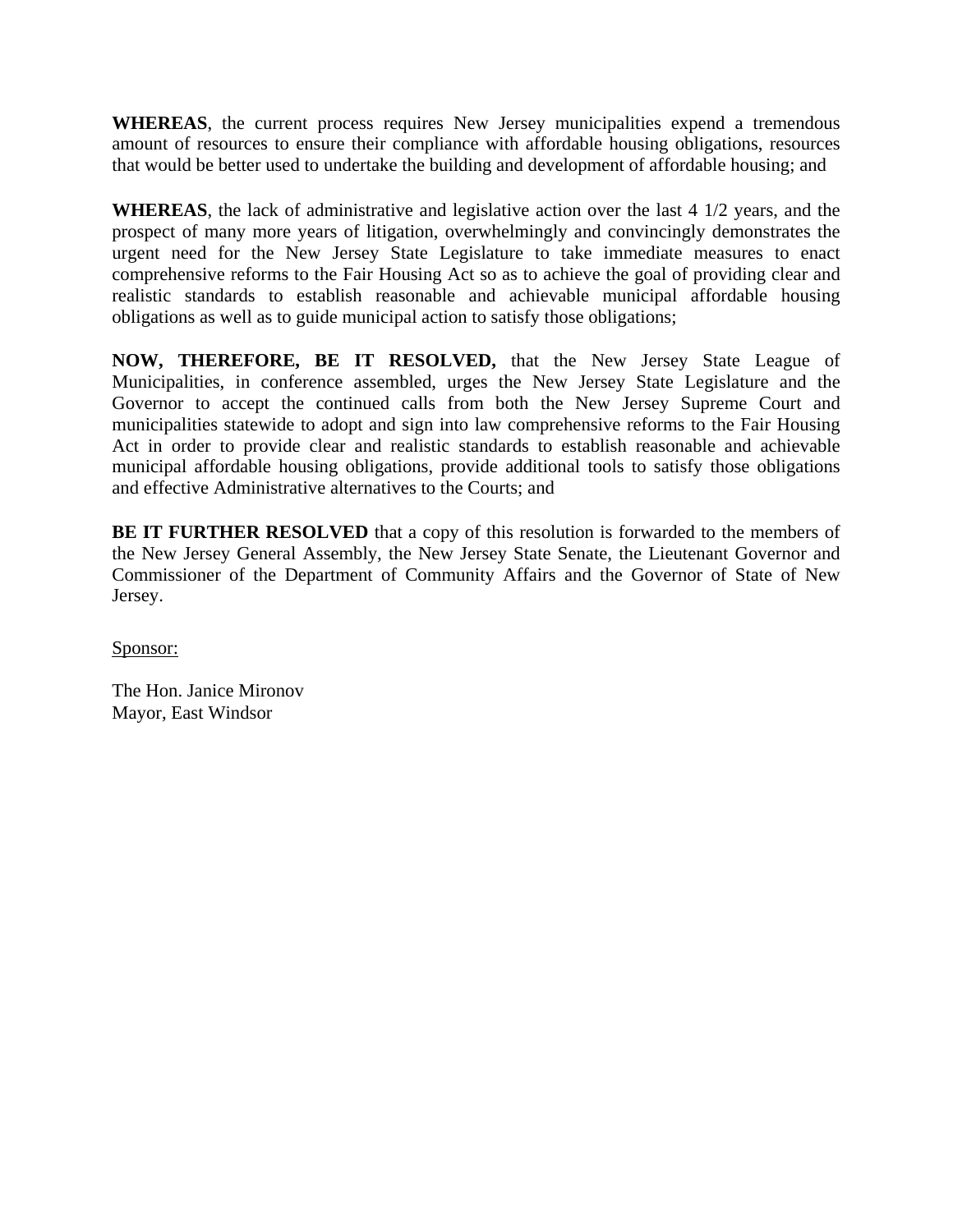# **Resolution Urging State Lawmakers to Adopt Remedial Legislation to Help Facilitate the Completion of Smaller Public Works Projects**

**WHEREAS,** municipal public works projects can vary greatly in cost from tens of thousands of dollars to hundreds of millions – requiring a variety of different contractors to complete these projects; and

**WHEREAS,** the Public Works Contractor Registration Act (N.J.S.A. 34:11-56.48 et seq.) prohibits contractors and subcontractors engaged in public works projects from bidding on any contract that exceeds the prevailing wage threshold for public works unless they first register with the Commissioner of the Department Labor and Workforce Development (Department); and

**WHEREAS,** recent changes to the Public Works Contractor Registration Act made by P.L. 2019, c. 21 and effective May 1, 2019, now requires contractors to certify participation in a registered apprenticeship program as part of their registration with the Department; and

**WHEREAS,** participation in apprenticeship programs can be a costly endeavor leaving only larger contractors with the means to participate, by virtue of this requirement, many smaller contractors and one person operations are being excluded from registering with the Department and denying them the opportunity to bid on smaller dollar figure public works projects; and

**WHEREAS,** traditionally, smaller contractors bid on public works projects with smaller dollar figures and larger contractors avoid these projects because they were too small in scale to be profitable; and

**WHEREAS,** these recent requirements added to the law has created roadblocks preventing smaller contractors from bidding on these small public works projects and the larger contractors who can bid, continue to avoid them; and

**WHEREAS,** this has caused and will continue to cause smaller public works projects to remain unfinished as there are no contractors able or willing to bid on the smaller dollar figure projects.

**NOW, THEREFORE, BE IT RESOLVED,** that the New Jersey State League of Municipalities, in conference assembled, calls on the Legislature to adopt remedial legislation to offer relief of this new requirement in order move smaller dollar figure public works projects forward; and

**BE IT FURTHER RESOLVED** that copies of this resolution be forwarded to the Commissioner of the Department of Labor and Workforce Development, the President of the New Jersey State Senate, the Speaker of the New Jersey General Assembly, all members of the New Jersey State Legislature and the Governors and Lieutenant Governors of New Jersey.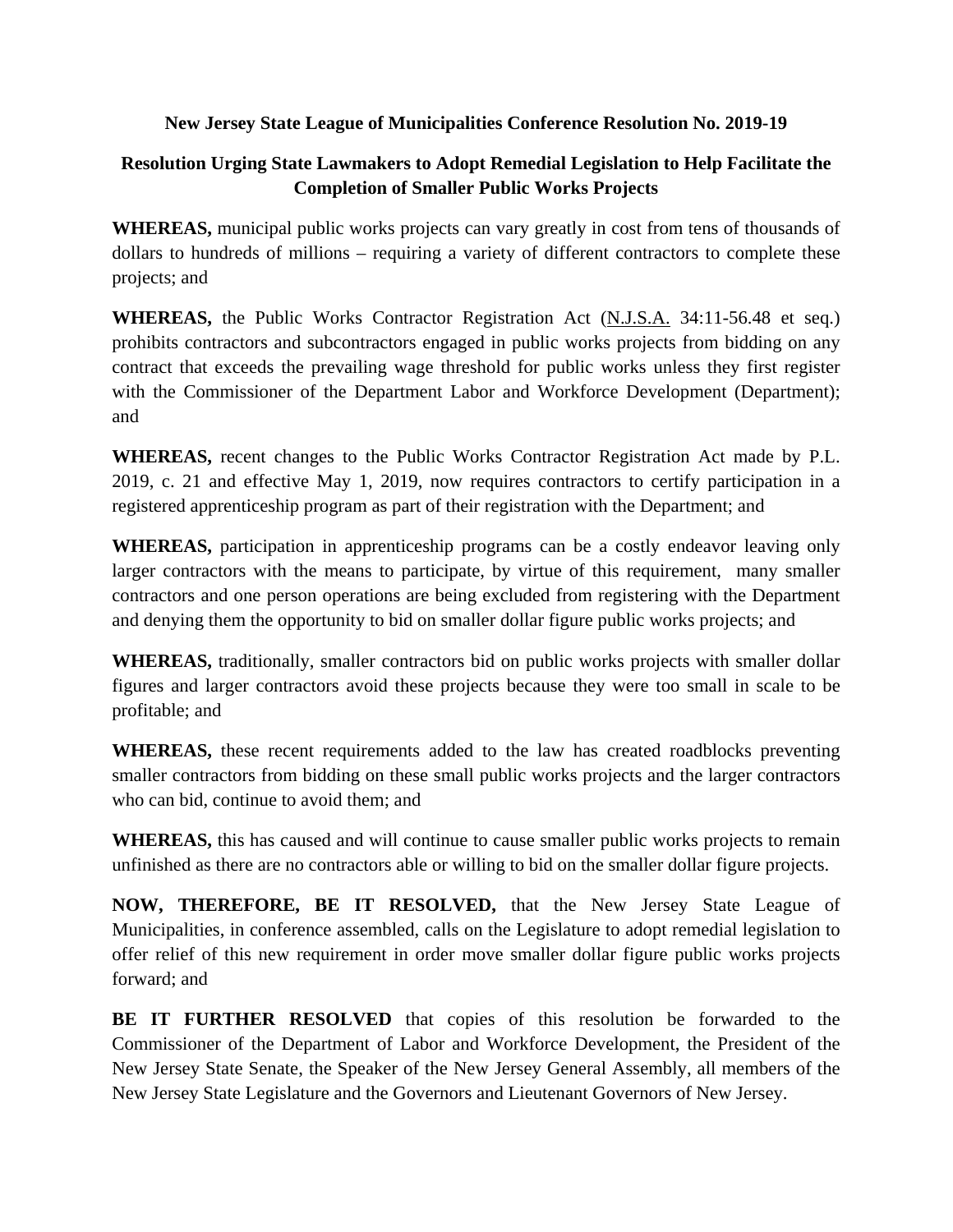Sponsor

The Hon. Stuart Patrick Mayor, Glen Ridge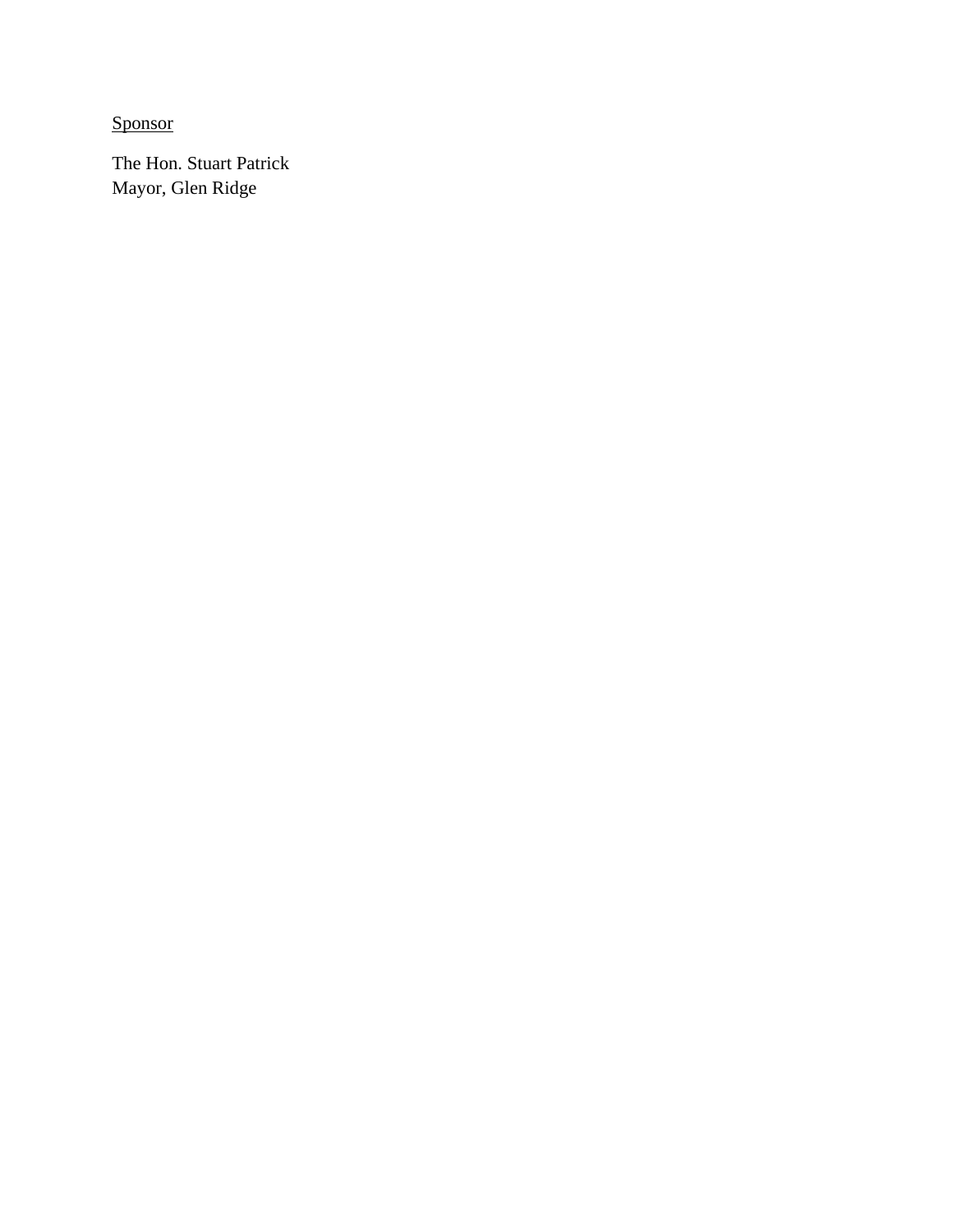## **Resolution Urging the State Legislature to Enact Comprehensive Liquor License Reform**

**WHEREAS,** New Jersey's current liquor license laws date back to the 1950's, a time when towns were dominated by taverns and long before strip malls appeared on State and U.S. highways; and

**WHEREAS,** when crafted liquor license statutes tied the number of licenses available in a community to the total number of people living there (one license per 3,000 people) and this formula continues today; and

**WHEREAS,** municipalities with highways such as Routes 46, 1 or 30 have seen their licenses transferred from their downtown establishments to strip malls; and

**WHEREAS,** large land area municipalities with relatively low populations, but with multiple business districts struggle to see all areas thrive; and

**WHEREAS,** changing shopping habits have moved consumers from malls back to our downtowns, attracted by the shift from merchandise and retail to services and restaurants in walkable business districts; and

**WHEREAS,** across the state, downtown economic development and revitalization has been hindered by the lack of full service consumption liquor licenses; and

**WHEREAS,** most other states, including our neighbors, have a more flexible statutory framework that promotes competition and economic development; and

**WHEREAS,** the same flawed argument to protect the vested license holder was used to defend taxi medallions when ride sharing services like UBER, LYFT and others came to market which have revitalized neighborhoods, promoted economic development and created jobs while simultaneously serving the commuting public; and

**WHEREAS,** more full service restaurants will not only generate additional foot traffic supporting all the businesses in our downtowns, they will extend the business day well through the dinner hours; and

**WHEREAS,** current proposals for limited licenses in the legislature may help, but do not represent the comprehensive reform needed to support our downtowns; and

**WHEREAS,** true reform can both revitalize our downtowns and support the current full license owners;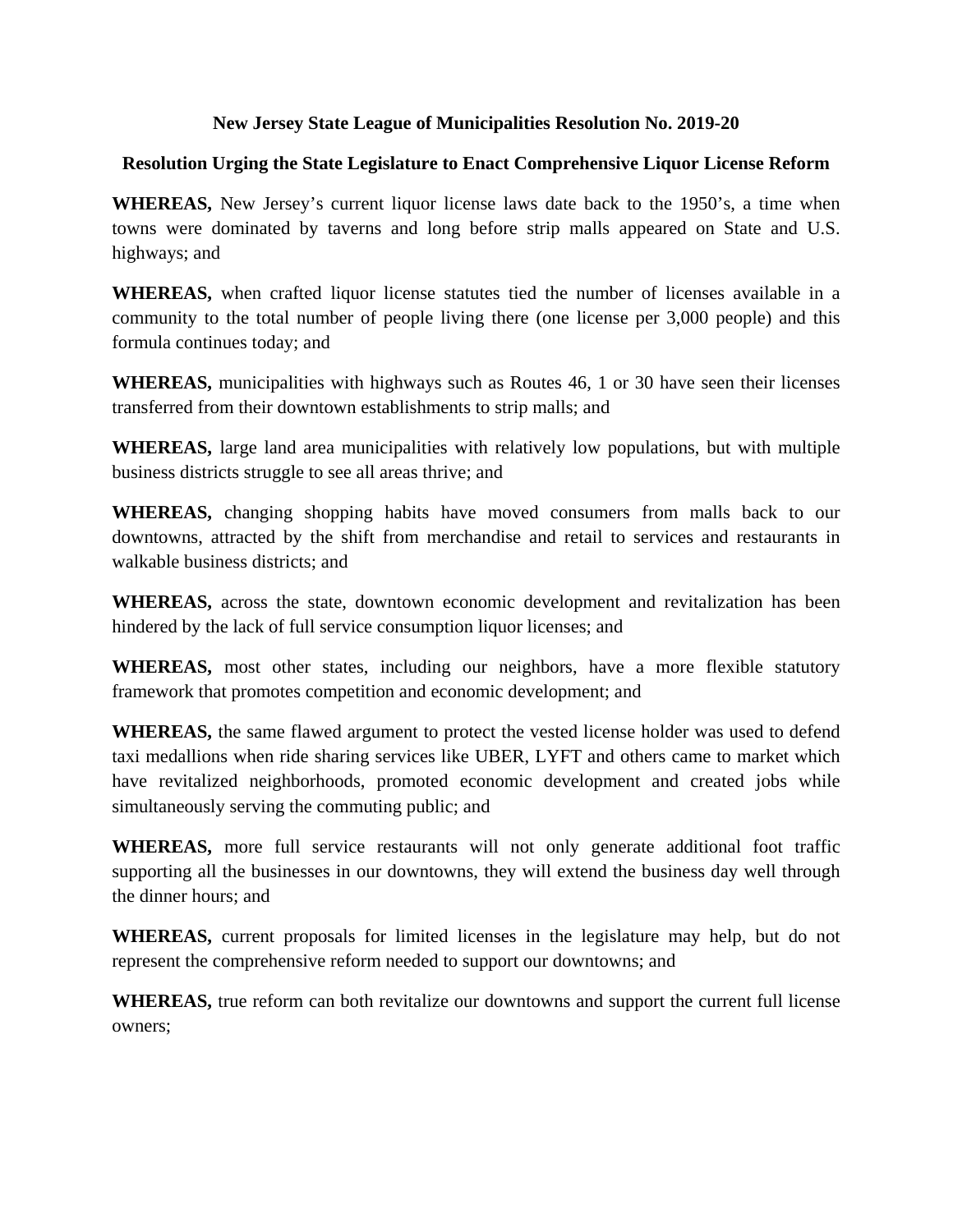**NOW, THEREFORE, BE IT RESOLVED,** that the New Jersey State League of Municipalities, in conference assembled, urges all members of the New Jersey State Legislature to support comprehensive liquor license reform including the following elements:

- New full consumption liquor licenses issued in municipalities must be limited to full service restaurants located in designated business districts;
- Issuance of licenses should be subject to local control; and
- New licenses would be auctioned by a local municipality with 50% of proceeds remaining with the municipality to be invested in the downtown and 50% being reserved for funding tax credits for any affected current license owner.

**BE IT FURTHER RESOLVED** that copies of this resolution be forwarded to all members of the State Legislature, Attorney General, Director of the Division of Alcoholic Beverage Control, the Lieutenant-Governor and the Governor of the State of New Jersey.

Sponsor:

The Hon. Robert H. Conley Mayor, Borough of Madison

Co-Sponsors:

The Hon. Bruce Harris Mayor, Borough of Chatham

The Hon. Michael Soriano Mayor, Township of Parsippany – Troy Hills

The Hon. Betsy Driver Mayor, Borough of Flemington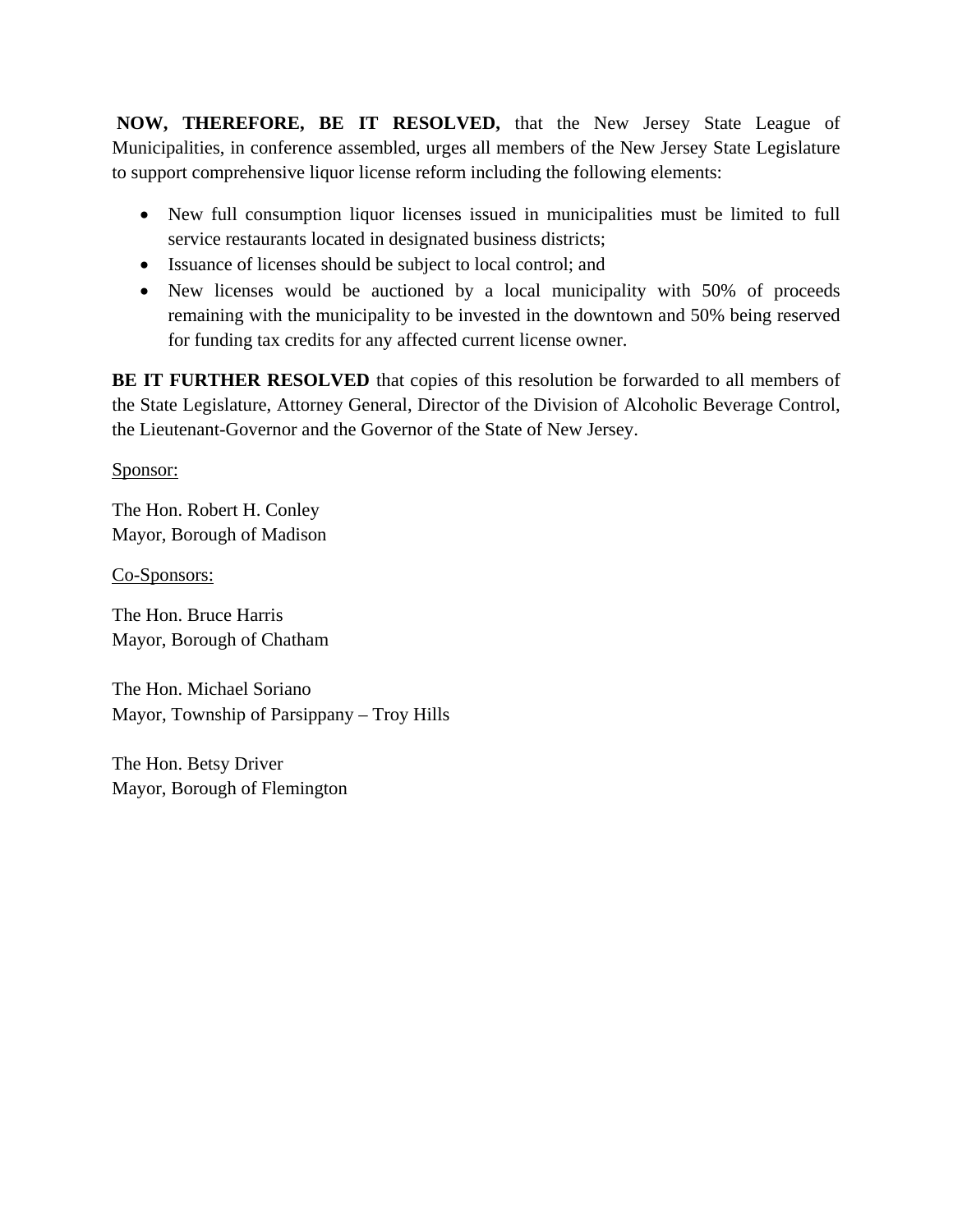## **Resolution Supporting the Required Revision of Public Utility Tariffs to Incentivize and Increase Usage of LED Street Lights**

**WHEREAS,** street lights are an integral public service provided by municipalities, and are vital for the safety of homeowners, businesses, institutions, pedestrians, motorists and first responders; and

**WHEREAS,** street lights make up a large portion of municipal electricity bill, and consume a significant amount of energy; and

**WHEREAS,** streetlights that use light-emitting diode (LED) technology are an efficient means to light our streets and public spaces because of their energy saving efficiency, using 15 percent of the energy of an incandescent bulb while generating more light per watt and longevity with bulbs lasting up to 100,000 hours; and

**WHEREAS,** studies have shown that street lighting costs can be reduced by as much as 65 percent when switched to LED street lights, and even more if advanced lighting controls are incorporated; and

**WHEREAS,** the New Jersey Board of Public Utilities (NJPBU) offers incentives for municipalities to convert their street lights to LED; and

**WHEREAS,** the rates paid by municipalities for the operation of street lights is often set by a public electric utility's tariff which is a flat fee that does not pass the cost saving generated by switching to LED street lights onto the municipality or the taxpayer; and

**WHEREAS,** this tariff structure has caused municipalities to underutilized the NJBPU's incentive programs because there are no costs savings being passed along that would offset the upfront costs of converting to LED; and

**WHEREAS,** this practice by public electric utilities disincentives municipalities from making these changes, which would reduce energy usage and could save taxpayers money.

**NOW, THEREFORE BE IT RESOLVED,** that the New Jersey State League of Municipalities, in conference assembled, urges all utilities in New Jersey to revise their street light tariff structure to accurately reflect the energy and costs savings generated from switching to LED lights, and

**BE IT FURTHER RESOLVED,** that copies of this resolution be transmitted to the President of the New Jersey Board of Public Utilities, all members of the New Jersey General Assembly and the State Senate, the Lieutenant Governor and the Governor of the State of New Jersey.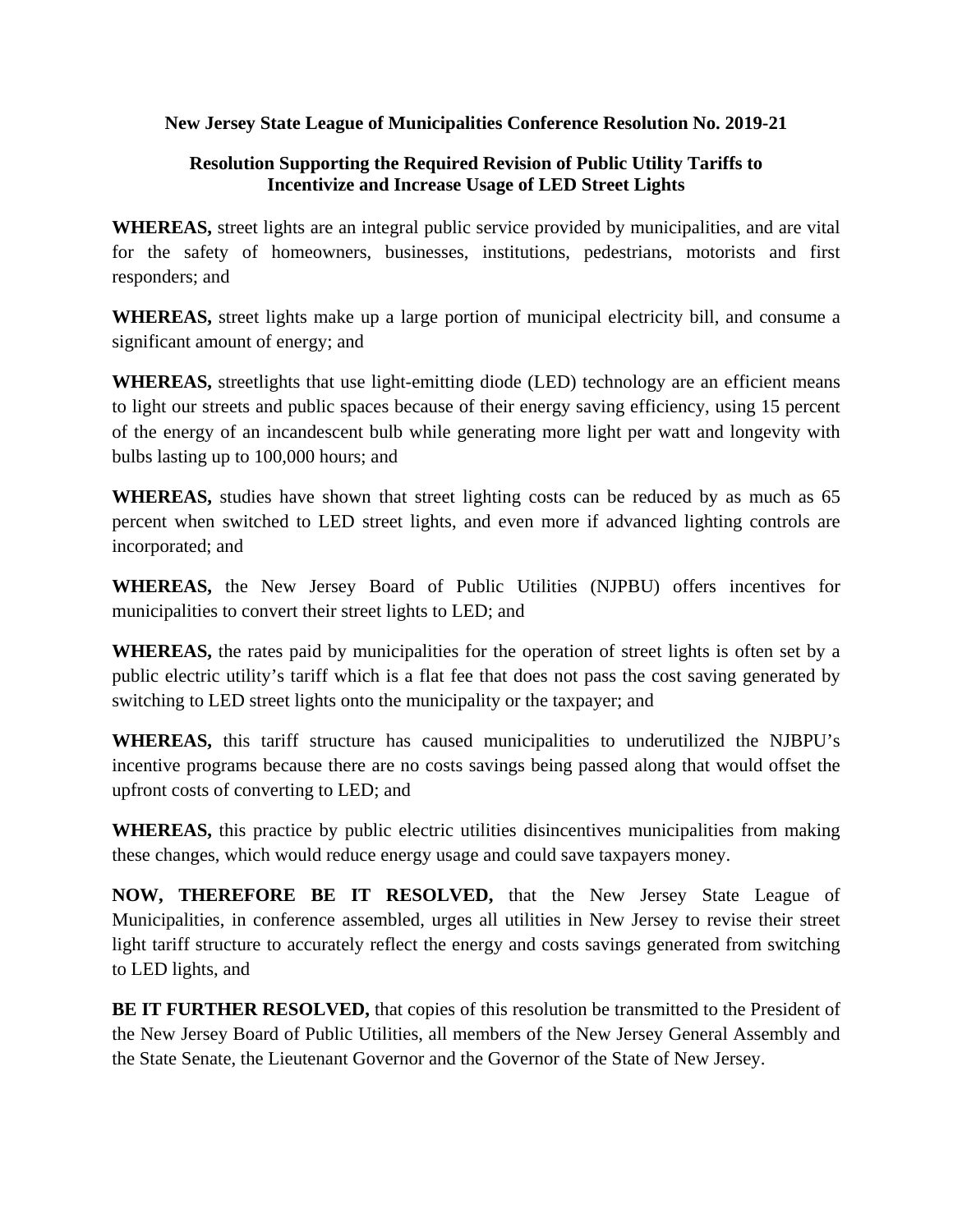Sponsor

The Hon. Gayle Brill Mittler Mayor, Highland Park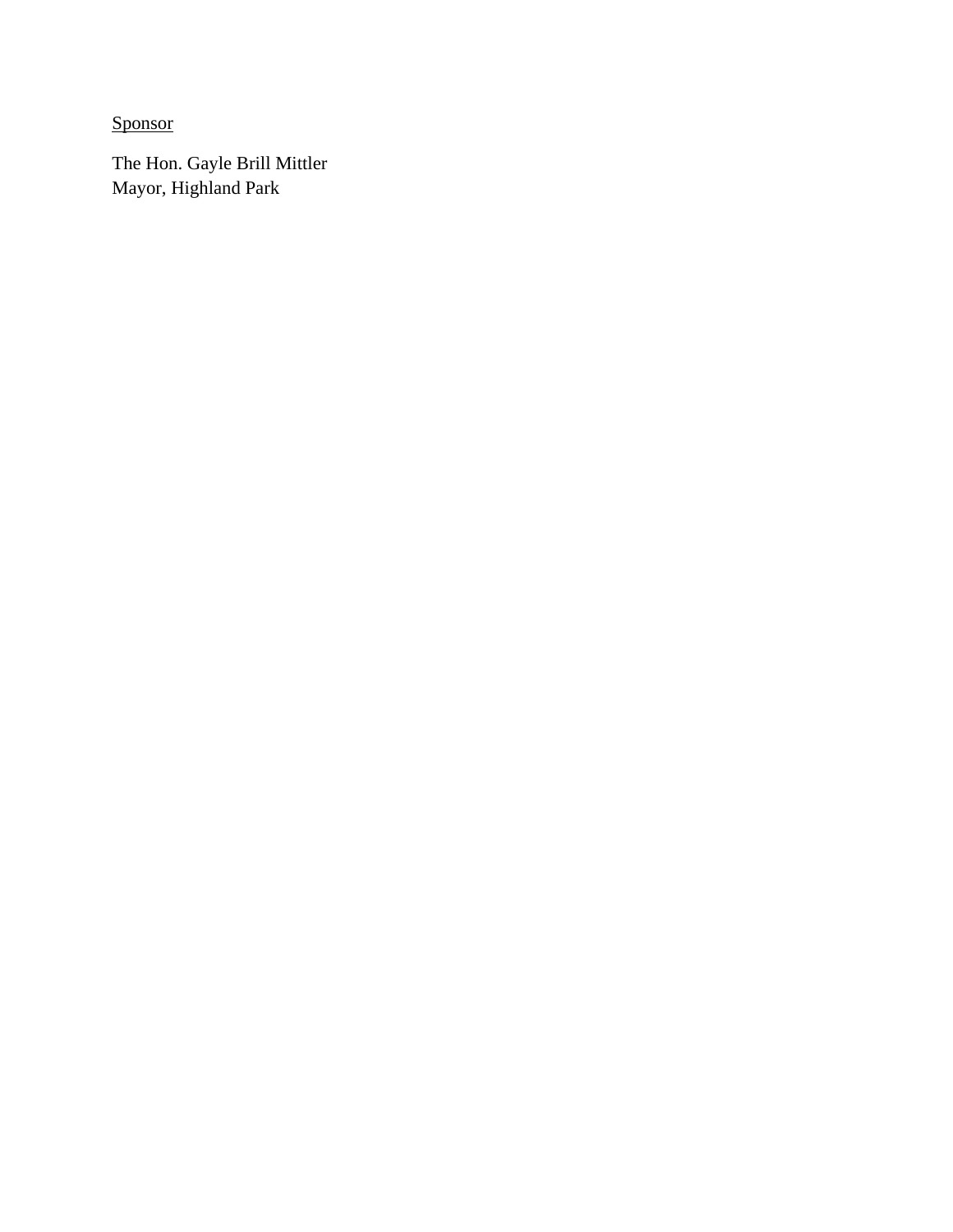## **Resolution Urging the State Legislature to End the Sale of All Flavored Tobacco Products Including Flavored E-Cigarettes, Cigars and Menthol Cigarettes**

**WHEREAS,** youth e-cigarette use in the United States has skyrocketed to what the U.S. Surgeon General and the Food and Drug Administration (FDA) have called "epidemic" levels; and

**WHEREAS,** e-cigarette use among high school students more than doubled from 2017 to 2019, to 27.5 percent of students, or more than 1 in 4 high schoolers (National Youth Tobacco Survey 2019, (NYTS); and

**WHEREAS,** altogether, 5 million middle and high school students used e-cigarettes in 2019 – an increase of nearly 3 million users in two years; and

**WHEREAS,** over 80% of kids who have used tobacco started with a flavored product and more than half of current high school e-cigarette users used menthol- or mint-flavored e-cigarettes (NYTS 2019); and

WHEREAS, in addition to e-cigarettes, over half of youth smokers ages  $12-17$  – and seven in ten African American youth smokers – use menthol cigarettes (National Survey on Drug Use & Health, 2014);and

**WHEREAS,** menthol and other flavors improve the taste and mask the harshness of tobacco products, increasing the appeal, nicotine exposure and greater dependence, with the U.S. FDA that it is "likely that menthol cigarettes pose a public health risk above that seen with nonmenthol cigarettes;" and

**WHEREAS,** flavored tobacco products are undermining New Jersey's efforts to reduce youth tobacco use and putting a new generation of kids at risk of nicotine addiction and the serious health harms that result from tobacco use; and

**WHEREAS,** in October 2019, New Jersey's Electronic Smoking Device Task Force, created by Governor Murphy's Executive Order No. 84, recommended that the Legislature impose a ban on the sale of flavored electronic smoking products, inclusive of menthol; and

**WHEREAS,** New Jersey has always been regarded as a national leader in passing and implementing impactful, effective policies that are proven to prevent and reduce tobacco use.

**NOW, THEREFOR, BE IT RESOLVED,** that the New Jersey State League of Municipalities, in conference assembled, urges all members of the New Jersey Legislature to continue that leadership and protect the health of all New Jerseyans, especially our youngest residents, by ending the sale of all flavored tobacco products at all retailers without exceptions; and

**BE IT FURTHER RESOLVED,** that copies of this resolution be forwarded to the President of the New Jersey State Senate, the Speaker of the New Jersey General Assembly, all members of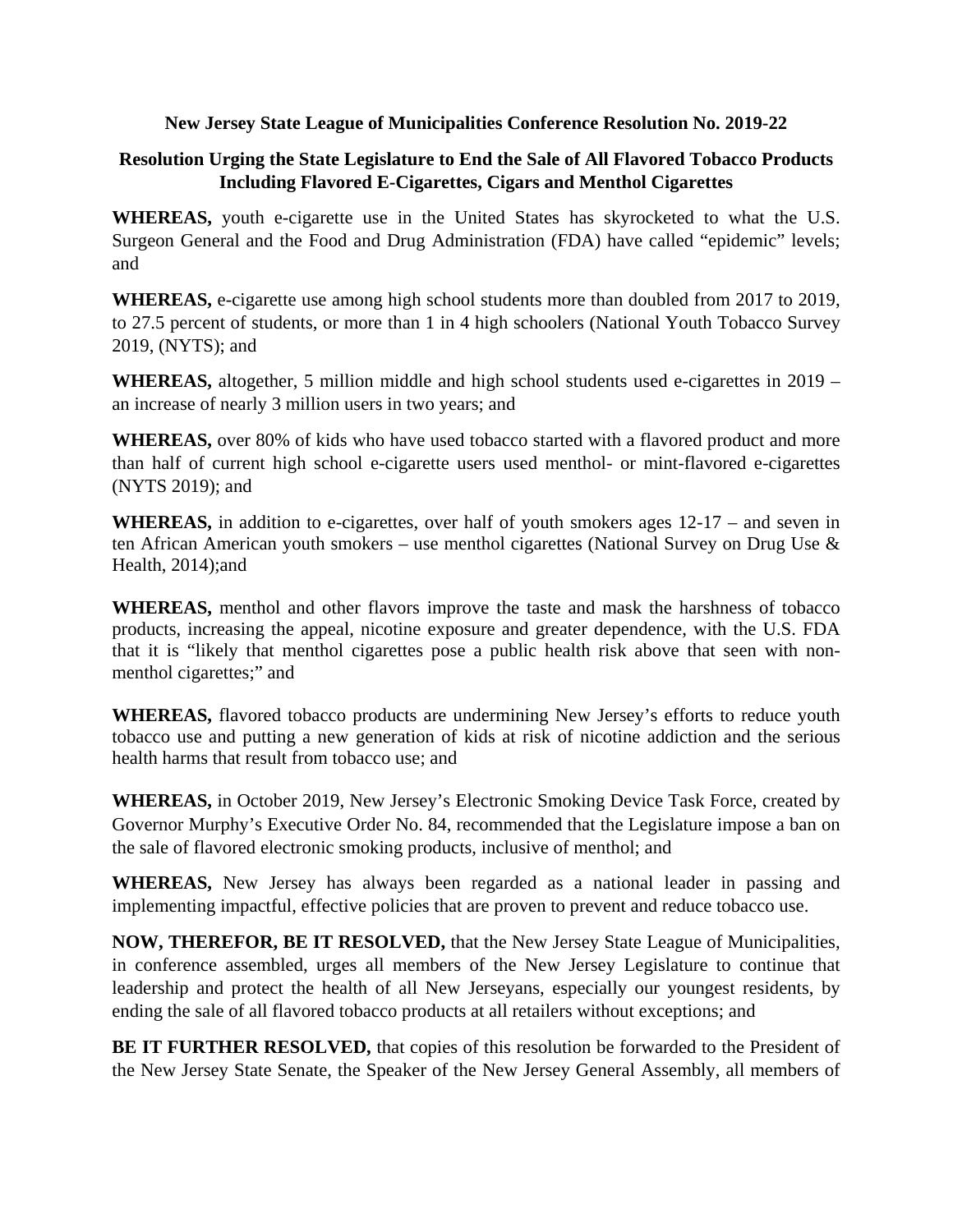the New Jersey State Legislature, Commissioner of Department of Health, and the Governor and Lieutenant Governor of New Jersey.

Sponsors

The Hon. Paul Anzano<br>
Mayor, Borough of Hopewell<br>
Mayor, West Windsor Mayor, Borough of Hopewell

The Hon. Bert Steinmann Mayor, Ewing Twp.

The Hon. Liz Lempert Mayor, Princeton